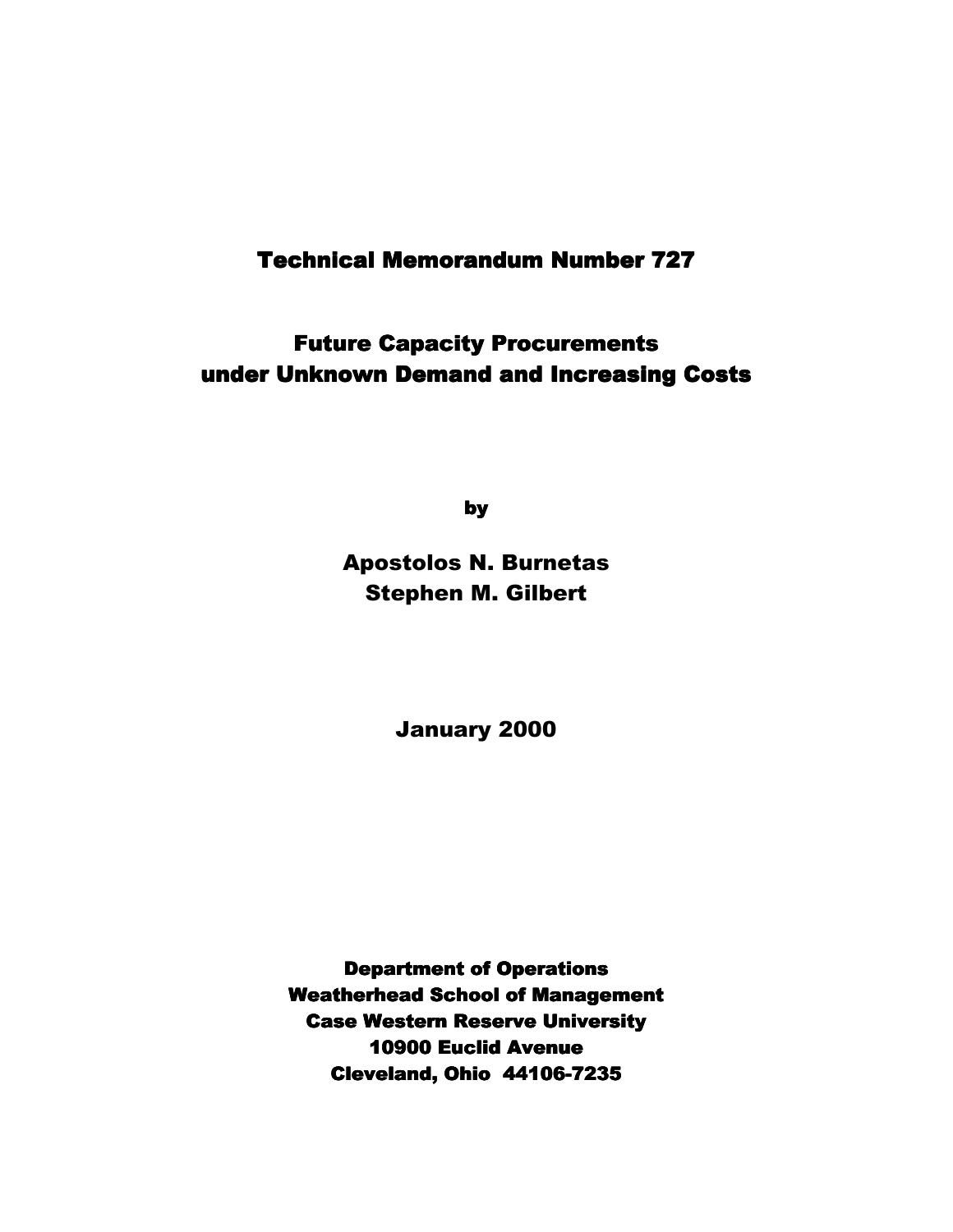# **Future Capacity Procurements under Unknown Demand and Increasing Costs**

**Apostolos Burnetas<sup>1</sup> and Stephen Gilbert<sup>2</sup>**

January 24, 2000

#### **Abstract**

In this paper we study a situation in which a broker must manage the procurement of a short life cycle product. As the broker observes demand for the item, she learns about the demand process. However, as is often the case in practice, it becomes either more difficult or more expensive to procure the item as the selling season advances. Thus, the broker must trade-off higher procurement costs against the benefit of making ordering decisions with better information about demand. Problems of this type arise, for example, in the travel industry, where a travel agent's cost of procuring airline and hotel reservations increases as the date of a vacation package approaches. We develop a newsvendor-like characterization of the optimal procurement policy. In a numerical analysis, we demonstrate how broker procurements tend to cluster just before price increases and how brokers can benefit from explicitly considering the effects of information about demand in their ordering policies.

-

<sup>&</sup>lt;sup>1</sup> Department of Operations Research and Operations Management, Weatherhead School of Management, Case Western Reserve University, Cleveland, OH 44106, Tel: (216) 368-4778, email:atb4@po.cwru.edu

 $2$  Department of Management, College of Business Administration, The University of Texas at Austin, Austin, TX 78712, Tel. (512) 471-5945, email: Steve.Gilbert@bus.utexas.edu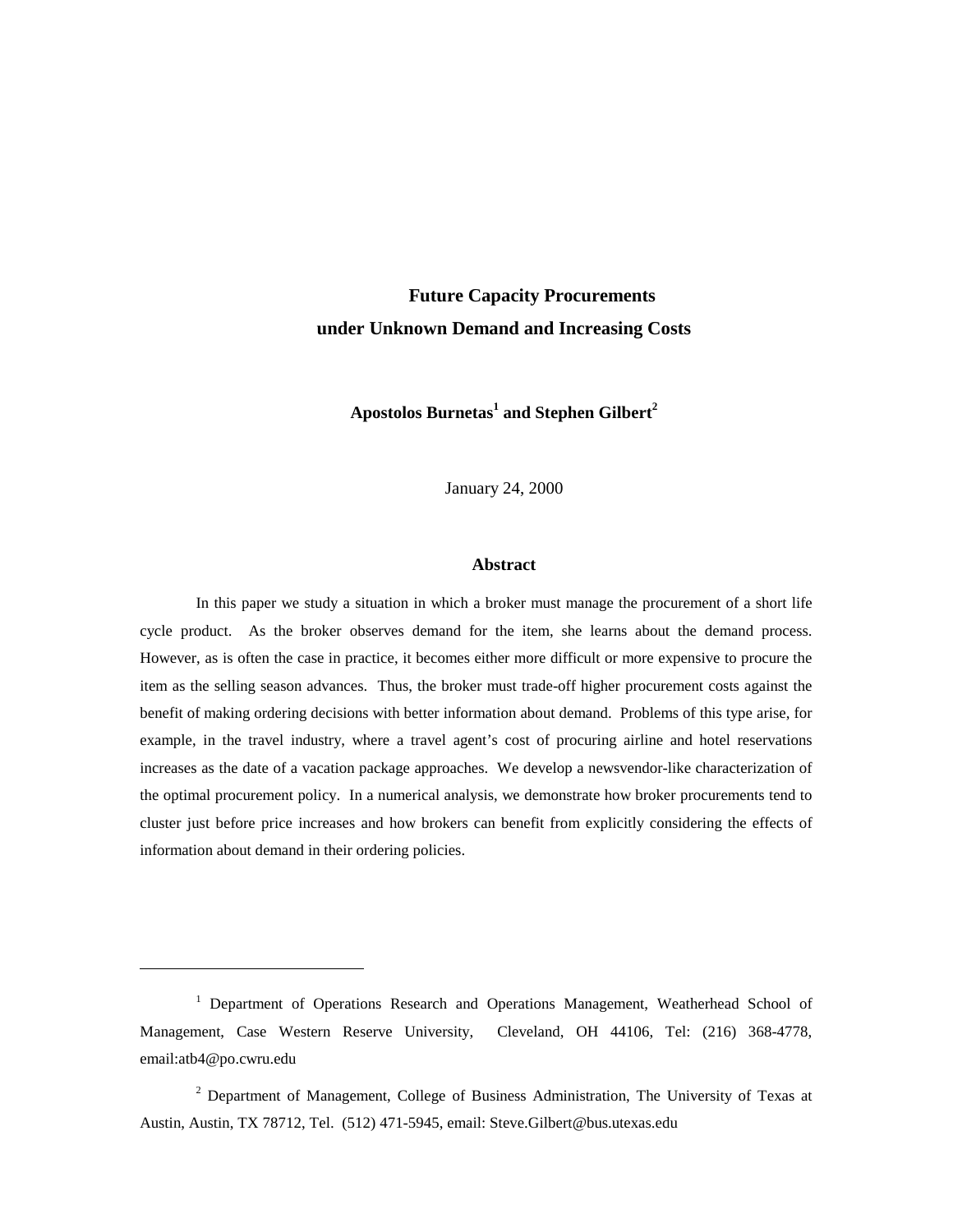# **1. Introduction**

In many supply chains, one (set of) firm(s) provides capacity to create products and a separate (set of) firm(s) performs market mediation. Market mediators typically obtain information about demand and attempt to obtain access to appropriate amounts of output from providers of capacity. Although these providers respond to requests from market mediators, they often encourage them to commit to orders in advance. Thus, from the perspective of the market mediators, it is as though they were brokers in a futures market for production capacity. In this paper, we examine a situation in which a market mediator accepts orders for delivery at a specific future date, and must obtain access to sufficient capacity to deliver as promised. Based on our analogy to a futures market for capacity, we generically refer to the capacity providers as *providers* and to the market mediators as *brokers* (of capacity).

The flexibility to order capacity incrementally over time is valuable to brokers when there is uncertainty about the demand, since it gives them the opportunity to postpone purchases until more information is available about demand. On the other hand, providers are usually keen to receive orders early, so that they obtain information about the demand and better plan their own activities. For this reason they may provide financial incentives such as discounts to the brokers to induce them to commit early. Therefore, the desire to manage the demand risk results in conflicting objectives for the brokers and the providers. Consider for example, a travel agent selling a certain vacation package. Because of uncertainty as to the amount of demand for the package, the travel agent would like to delay booking reservations with airlines, hotels, etc. in order to observe as much of the demand for the package as possible. On the other hand, because the yield management practices of hotels and airlines tend to result in discounts for early commitments, the travel agent may have to pay more for the reservations if she delays.

This conflict is important especially when a new product is introduced, since there is often a considerable amount of uncertainty as to the rate at which demand will occur. The uncertainty decreases as sales data is observed and firms *learn* about demand. Therefore, the longer a firm can delay making procurement commitments, the more it will know about demand when such commitments are made. On the other hand, there are two main reasons why capacity providers offer discounts to brokers who commit early. First, the discounts encourage speculative purchases, stimulating demand among brokers who are less sensitive to risk. Second, since the orders contain information about final demand, the discounts are a mechanism that allow the providers to obtain information sooner than they would otherwise. With better information about its own demand, a provider may be better able to plan its own activities and schedule the availability of various factors of production. As the selling season advances, it becomes increasingly difficult to make short term re-allocations of the factors of production and or deliver rush orders to the brokers. According to a recent article in "The Wall Street Journal" (see Bird and Bounds 1997), having to rush last minute orders for the Christmas season by air can be five times more expensive than shipping early.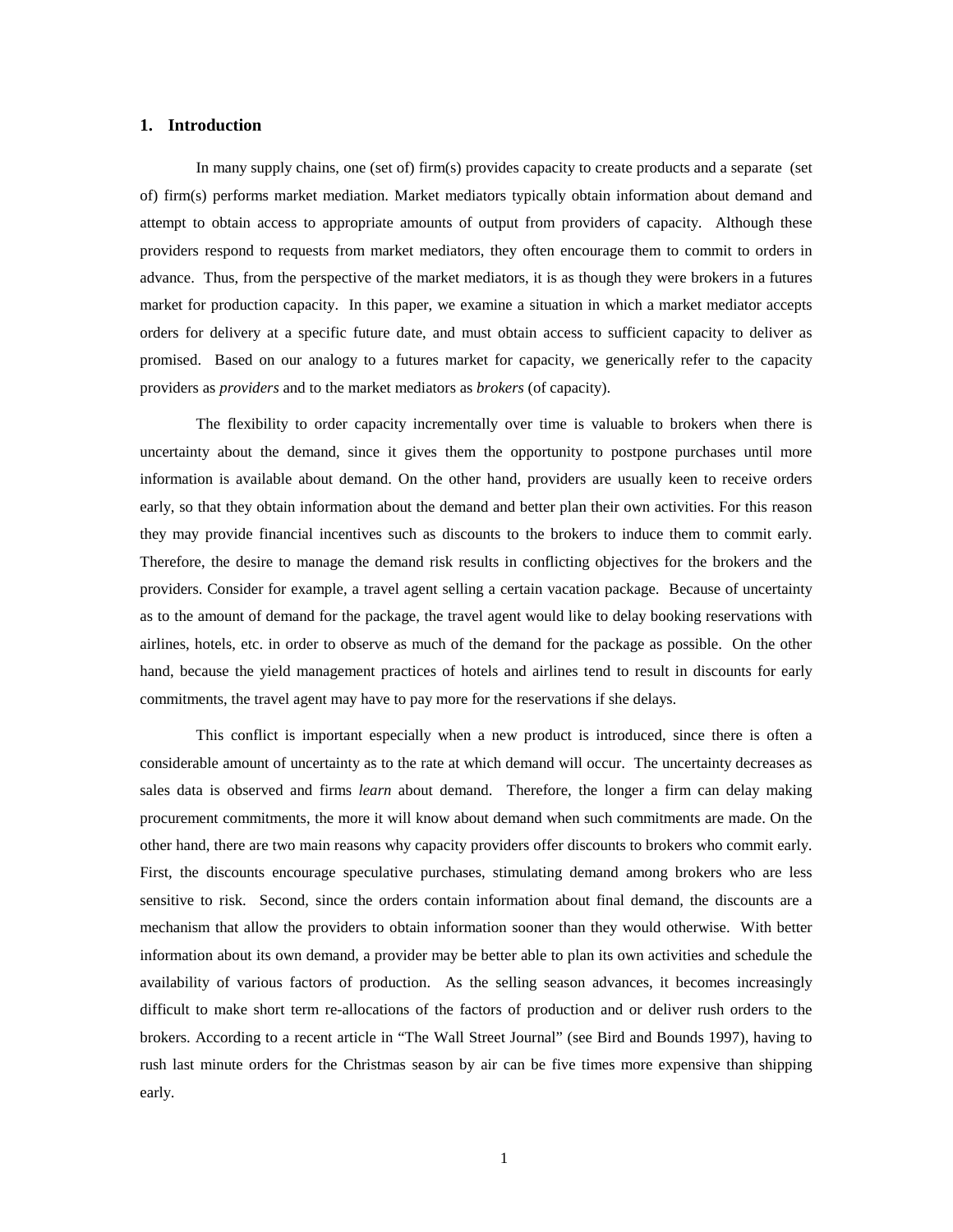In such settings where financial incentives encourage early commitments, capacity brokers are faced with an important tradeoff: as they delay the placement of orders, they gain information about demand, but have to pay higher procurement costs. This tradeoff is the primary focus of this paper. We analyze the broker's problem as a dynamic program and show that the optimal procurement policy can be characterized by order-up-to thresholds that depend upon the number of observed demands. In a numerical study we examine how the specific path of the cost function affects the form of the broker's threshold policy, as well as the benefit to the broker by following an adaptive procurement policy instead of myopically ordering at the start of the selling season and ignoring the opportunity to learn about demand.

The remainder of the paper is organized as follows. In Section 2, we review the relevant literature. In Section 3, we develop and analyze a model of the problem for increasing procurement cost functions and characterize an optimal policy. In Section 4, we develop newsvendor-like bounds on the optimal ordering thresholds. These bounds reduce to the optimal thresholds when there is only one price increase remaining in the horizon. In Section 5, we describe and discuss some computational results for specific cost functions that are of particular interest. Finally, we summarize our results in Section 6.

# **2. Literature Review**

The literature on inventories for short life-cycle products typically addresses one of the following two issues: the allocation of a given amount of inventory to overlapping classes of demand, or the use of price as a short-term decision variable. Much of the yield management literature studies the problem of allocating a fixed number of seats, hotel rooms, etc. to a set of overlapping classes of demand in order to maximize revenue. See Belobaba (1987) for a review of yield management. Another set of the literature studies the problem of how a firm should dynamically adjust the price of a product that can be sold only during a fixed amount of time. Examples of this type of research include Besanko and Winston (1990), Bitran and Mondschein (1994) and Gallego and van Ryzin (1994). In contrast to the situation that we address, these papers assume that the price can by adjusted dynamically, while the stocking policy is determined exogenously. Indeed, our paper can be viewed as complentary to the yield management literature in the sense that we explicitly model how a customer firm will optimally respond if its supplier is increasing prices, either using yield management techniques or otherwise, over time. Thus, part of the contribution of our paper is to provide insight into how demand will respond to yield management techniques.

 Since our paper specifically addresses the issue of learning about demand, it is related to research on the effects of incomplete information about the demand distribution of a short life-cycle product. At least two authors have addressed the problem of making ordering and/or pricing decisions for perishable products for which the parameters of the demand distribution are uncertain. Lariviere and Porteus (1999) model the problem that a broker faces in placing a series of orders for a perishable product. Because the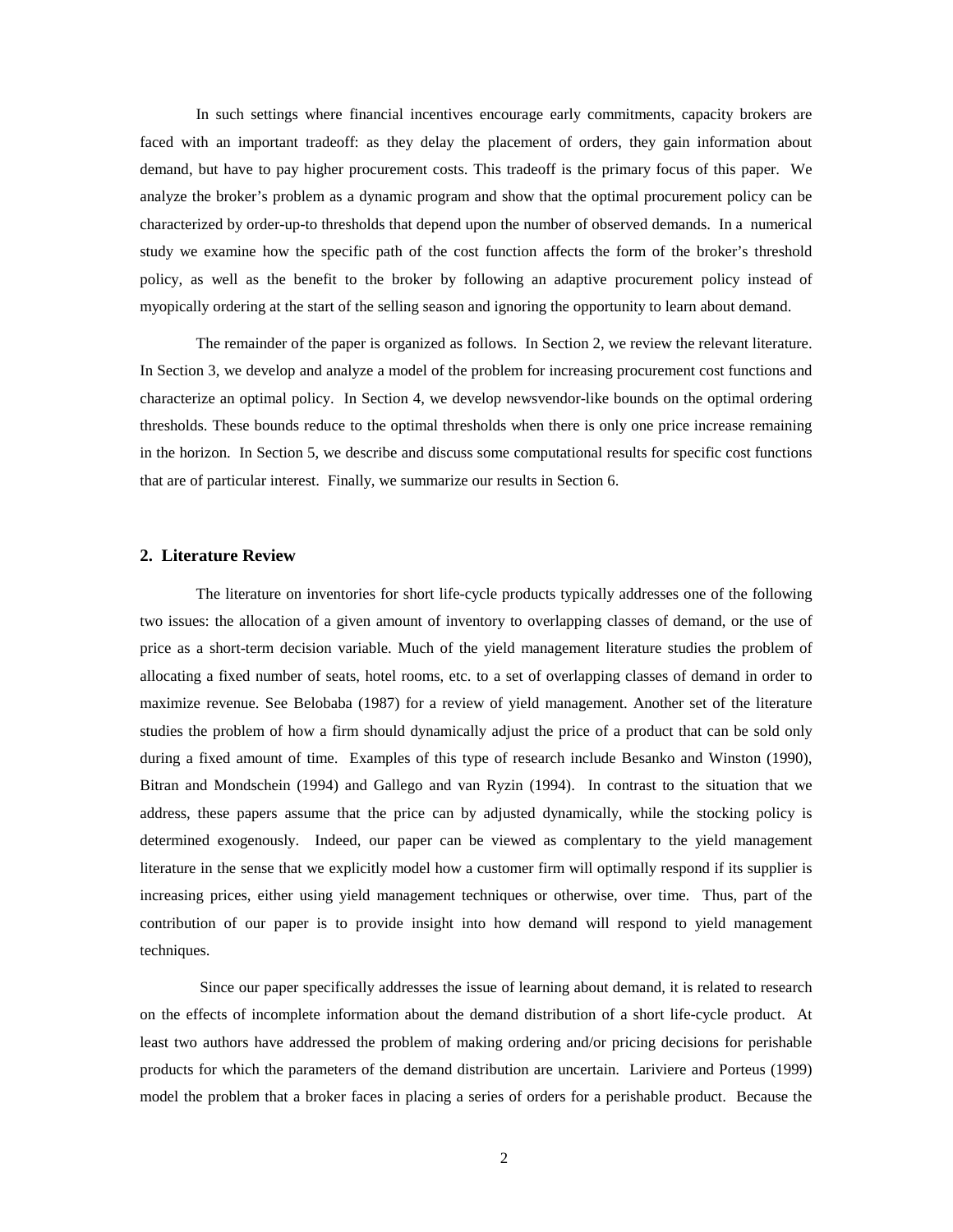product is perishable, this is equivalent to a sequence of newsvendor problems, where the broker's information about the demand distribution is changing from one problem to the next. Using a Bayesian framework to model the broker's *learning* about demand, they examine the way in which the broker's decisions are influenced by the wholesale price schedule that is offered by the supplier of the product. They also model the wholesaler's problem of setting the price schedule using a game theoretic approach. Burnetas and Smith (2000) also study the problem of ordering in a series of newsvendor problems under an unknown demand distribution. Their work differs from Lariviere and Porteus' in two respects: First, they make no distinction between the interests of the broker and those of the manufacturer, and second they make no parametric assumptions about the distribution of demand. They demonstrate that a simple adaptive ordering policy converges to the newsvendor solution that would be optimal if the demand distribution were known. In the context of inventory policies for non-perishable products under incomplete information on demand, Azoury (1985) establishes a class of distributions for which there exist sufficient statistics and Bayes conjugate priors. Lovejoy (1990) shows that a class of simple myopic policies can be optimal or near-optimal in several inventory models with uncertain demand distributions.

The problem we study is perhaps most similar to the one described and modeled by Murray and Silver (1966). However, our approach differs from theirs in several significant ways. First, we assume that the broker can order at any period instead of only at a set of externally imposed points in time. Second, the emphasis of Murray and Silver's work is in the development of computational short-cuts for solving the dynamic program, while we address the structural properties of the optimal ordering policy.

# **3. The Model**

Consider a broker who faces uncertain demand and increasing wholesale costs for a product that is sold over a finite horizon of *N* discrete time periods. We assume that the broker sells the product for a fixed price *p*, and that at the end of the horizon she receives a salvage value of *s* per unit of excess stock. The assumption of a fixed selling price can be justified in environments such as catalogue sales where retailers often advertise and commit to a specific selling price, eliminating much of their flexibility to change it dynamically. Furthermore, by fixing the selling price, we focus our attention on how wholesale cost increases affect procurement.

The unit wholesale cost to the broker for orders placed at the beginning of period *j* is denoted by *cj*, where  $c_i$  is non-decreasing in *j*, and  $c_1 \geq s$ . For simplicity, we assume that there are no fixed costs or capacity constraints associated with the placement of orders, and that the amount ordered is instantaneously available to the broker. These assumptions are reasonable for products, such as travel packages, for which sales are made prior to a specific date upon which all associated services are performed and/or physical products are exchanged. They also may apply to certain seasonal products for which the broker guarantees delivery by a specific expiration date, such as a popular toy that must be delivered to customers prior to Christmas Day.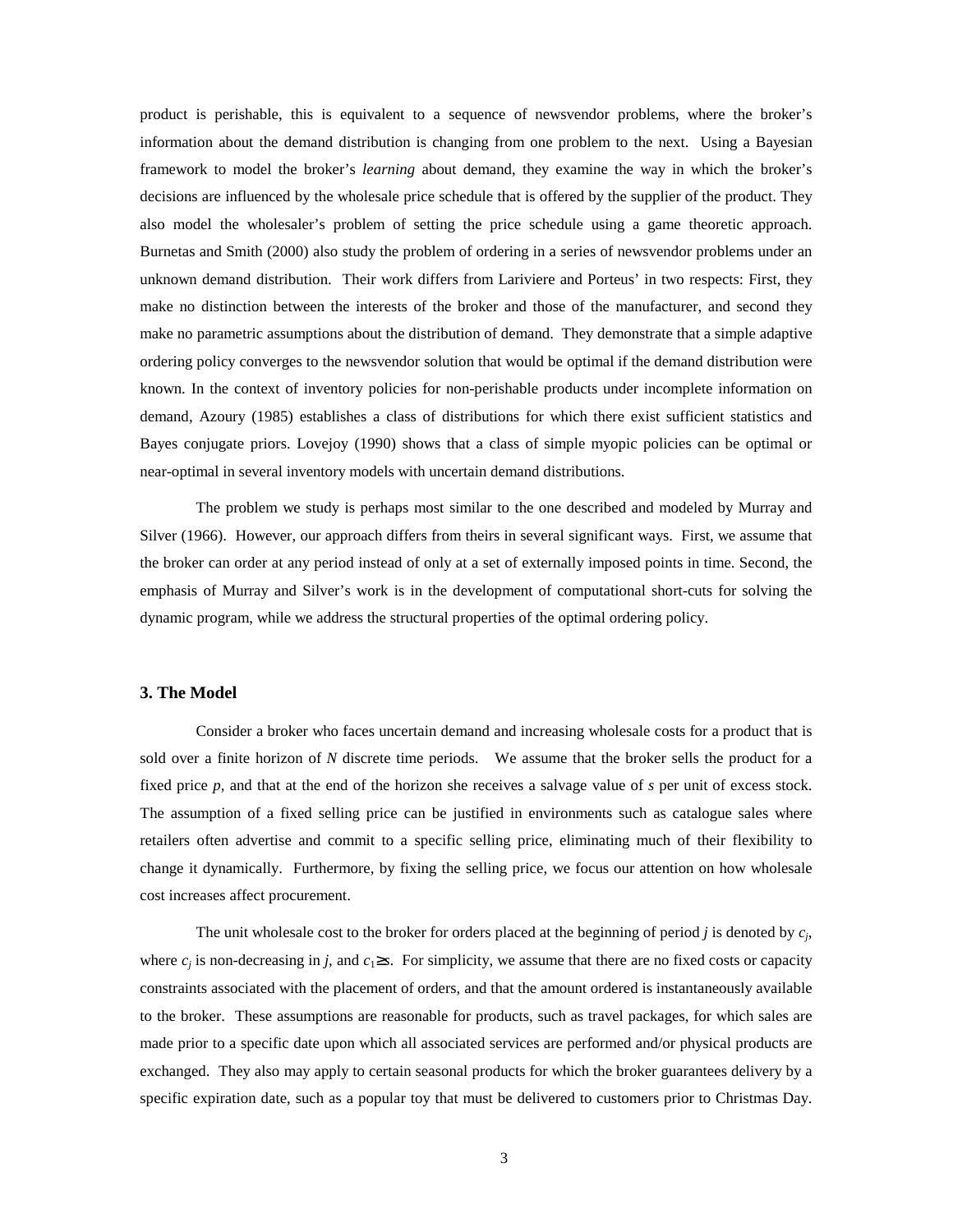Of course in more traditional retail environments setup costs must be taken into account when considering procurement policies. However including them in the present model would tend to lump orders together, thus disguising the tradeoff between increasing procurement cost and learning about demand. Since the focus of this paper is on the latter tradeoff, we do not consider setup costs.

If a demand arrives during period *j* and the stock is at zero level, then there is a profit equal to  $r_i$ associated with this unit of demand. By varying *rj*, it is possible to model different ways of dealing with out-of-stock situations. For example,  $r_j = 0$  corresponds to lost sales. Alternatively, in cases such as the travel agent example, if a request occurs while no inventory is on hand, it can be satisfied by instantaneously ordering one item at the price  $c_{i+1}$  that will be available at the beginning of period  $j+1$ , perhaps with an additional backlog penalty. For this case we would set  $r_j = p-c_{j+1}-B_j$ , for some  $B_j \ge 0$ . Finally,  $r_i = \max(p-c_{i+1}-B_i, 0)$  represents the case where the broker has the option not to satisfy the unit of demand that occurred while out of stock, if it is not profitable to do so. In this paper we assume that  $r_i$ satisfies the following property

$$
r_j \leq Max\{p - c_{j+1}, r_{j+1}\} \leq p - s, \quad j = 1, 2, ..., N
$$
 (1)

where  $c_{N+1}$  denotes the unit ordering cost after the  $N^{\text{th}}$  scheduled reorder time has expired. Because  $p-c_{i+1}$  is nonincreasing in *j*, an equivalent way to state (1) is that, for any *j*, either  $r_i \leq p-c_{i+1}$ , or  $r_i \leq r_k \leq p-s$ , for all  $k = j + 1, \ldots, N$ .

Note that all three examples presented above satisfy this property. The implication of (1) is that the *N*-period horizon can be divided into two parts  $1,...,j_0$  and  $j_0+1,...,N$ , such that  $r_j$  is below the net profit *p* $c_{j+1}$  but otherwise arbitrary in the earlier part and above  $p-c_{j+1}$  and non-decreasing in the latter. In practice it is usually the case that  $r_j \leq p-c_{j+1}$ , because of backlog penalties associated with stockouts. However it is also possible for the opposite inequality to hold, as it happens, for example, if  $p < c_{i+1}$  for  $j \geq j_0$  and  $r_i = \max(p-c_{i+1}, p_i)$ 0), in which case  $r_i$  is constant (therefore non-decreasing) during the second subinterval. Although it is unlikely for  $r_i$  to be strictly increasing in practical situations, all results derived in this section also hold for this more general case.

We use a discrete time framework to model the demand arrival process and we assume that the demand  $X_i$  in period *j* is a Bernoulli random variable with success probability  $\lambda$ . Since the length of a period can be considered to be sufficiently small, our model is most appropriate for situations in which demand arises from many small independent customers. For simplicity we assume that parameter  $\lambda$  is time-invariant, but all of our results can be generalized for the case in which  $\lambda_i = d_i \lambda$ , where  $d_i$  is a deterministic time varying multiplier.

We use a Bayesian model for the broker's learning mechanism. Specifically we assume that the broker does not know the true value of  $\lambda$ . She instead has a prior distribution for  $\lambda$  that is Beta with parameters  $\alpha$  and  $\beta$ . Although our choice of the Beta prior is driven by the fact that it is the conjugate prior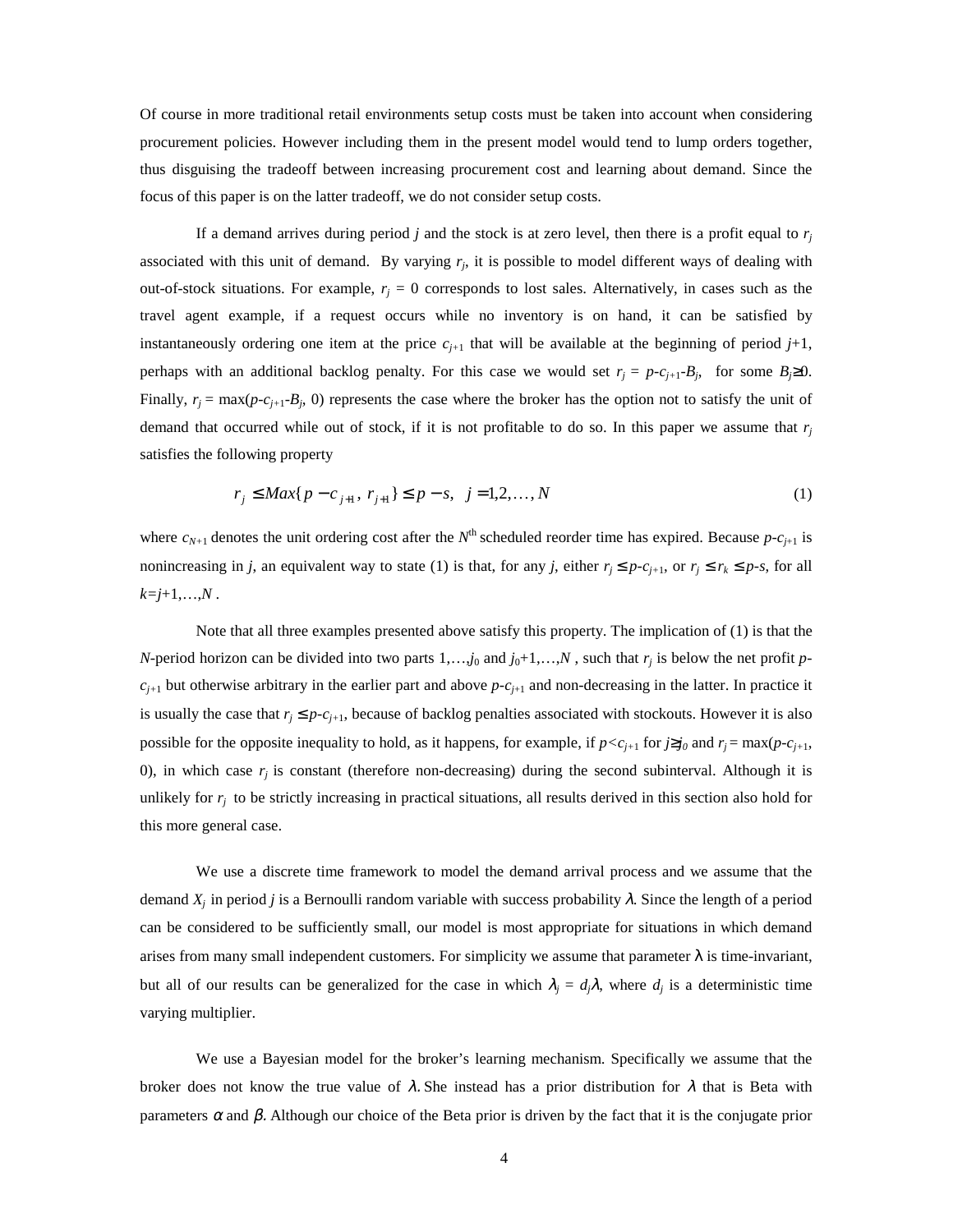for the Bernoulli distribution, it should be noted that it is extremely flexible in modeling a range of values for the prior mean and variance of  $\lambda$ . Hence this assumption is not very restrictive.

In each time period the broker observes whether a unit of demand has occurred or not and she updates the distribution of  $\lambda$  appropriately. Specifically, if at the end of period *j* the broker has observed *n* units of demand, then the posterior distribution for  $\lambda$  in the beginning of period  $j+1$  is also Beta with parameters  $\alpha + n$  and  $\beta + j - n$ . Let  $g_j(\lambda, n)$  denote the posterior density function of  $\lambda$  in the beginning of period *j+1*, given that *n* units of demand have occurred by the end of period *j*:

$$
g_j(\lambda, n) = \frac{\lambda^{\alpha+n} (1 - \lambda)^{\beta+j-n}}{B(\alpha+n, \beta+j-n)}, \lambda \in [0,1]
$$
\n<sup>(2)</sup>

where: 
$$
B(\alpha + n, \beta + j - n) = \frac{\Gamma(\alpha + n)\Gamma(\beta + j - n)}{\Gamma(\alpha + \beta + j)}
$$
, and  $\Gamma(k) = (k - 1)!$  for integer  $k$ .

To model the optimization problem, we assume that in each period *j+1* the broker first observes the stock level  $x_{j+1}$  then orders (and immediately receives)  $y_{j+1}-x_{j+1}$  units, where  $y_{j+1}\geq x_{j+1}$ , at a cost of  $c_{j+1}$  per unit, and finally experiences the demand during period  $j+1$ .

The broker's problem can now be represented by the following dynamic program. Let  $v_{i+1}$  (*n,x*) be the optimal profit during periods between *j*+1,…,*N*, given that *n* units of demand have been observed during periods  $1,...,j$  and that there are *x* units at hand. Then,  $v_{j+1}$  satisfies the following recursion

$$
v_{j+1}(n,x) = c_{j+1}x + \underset{y \ge x}{\text{Max}} \{ w_{j+1}(n,y) \} \quad j = 0, \dots, N-1 \tag{3a}
$$

$$
v_{N+1}(n,x) = sx,\tag{3b}
$$

where, for *y>*0,

$$
w_{j+1}(n, y) = -c_{j+1} y
$$
  
+  $\int_{0}^{1} g_j(\lambda, n) (\lambda (p + v_{j+2}(n+1, y-1)) + (1 - \lambda) v_{j+2}(n, y)) d\lambda$  (4a)

and for *y*=0,

$$
w_{j+1}(n,0) = \int_{0}^{1} g_j(\lambda,n) \left(\lambda \left(r_{j+1} + v_{j+2}(n+1,0)\right) + \left(1 - \lambda\right) v_{j+2}(n,0)\right) d\lambda.
$$
 (4b)

Note that the conditional expectation of  $\lambda$  given *n* and *j* is equal to

$$
\int_0^1 g_j(\lambda,n) \lambda d\lambda = \frac{\alpha+n}{\alpha+\beta+j}.
$$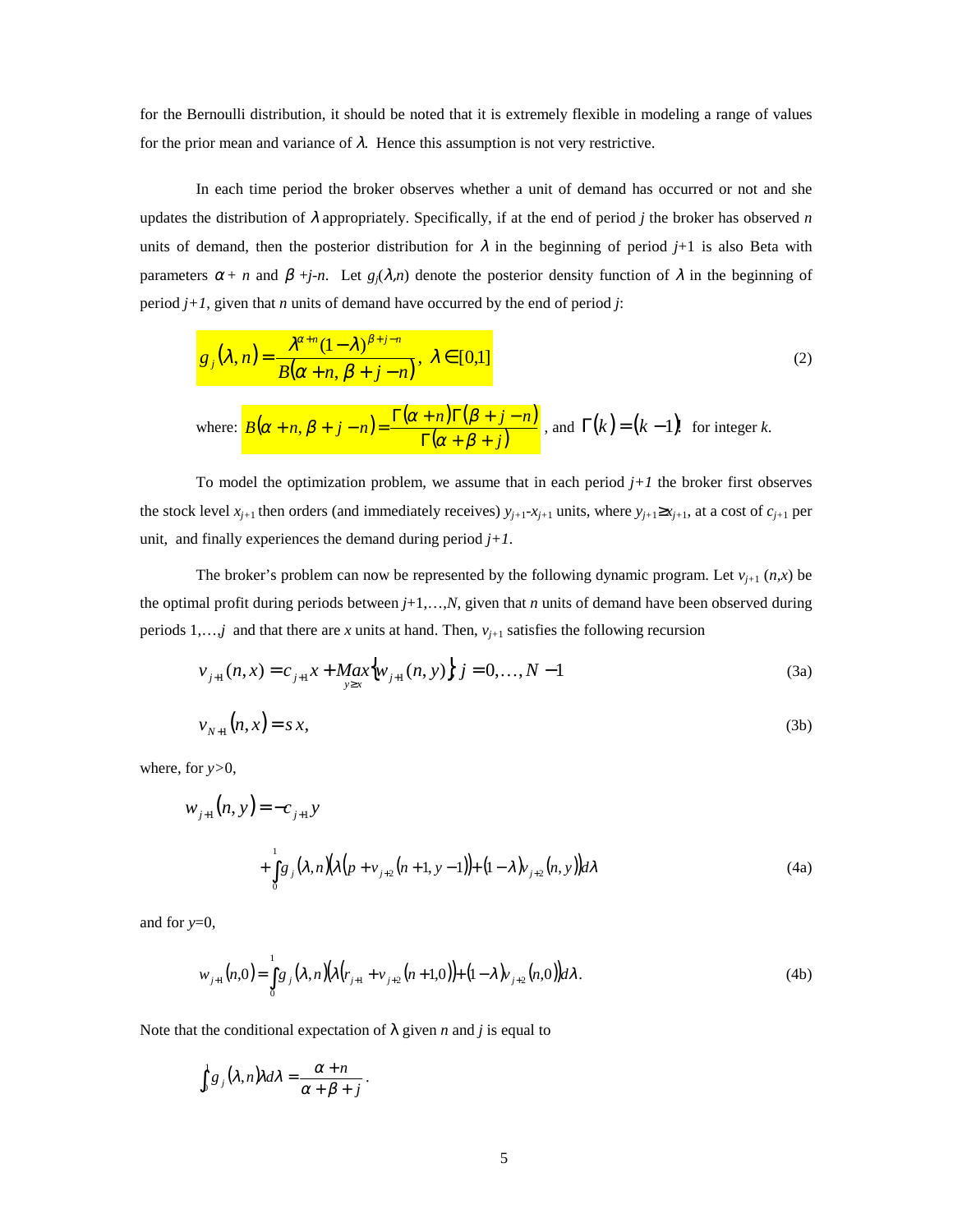Substituting this into (4), it follows after some algebra that, for  $y > 0$ :

$$
w_{j+1}(n, y) = -c_{j+1}y + \frac{\alpha + n}{\alpha + \beta + j} \left( p + v_{j+2}(n+1, y-1) \right) + \left( 1 - \frac{\alpha + n}{\alpha + \beta + j} \right) v_{j+2}(n, y) \tag{5a}
$$

and

$$
w_{j+1}(n,0) = \frac{\alpha + n}{\alpha + \beta + j} (r_{j+1} + v_{j+2}(n+1,0)) + \left(1 - \frac{\alpha + n}{\alpha + \beta + j}\right) v_{j+2}(n,0) \quad . \tag{5b}
$$

In order to establish that the optimal ordering policy is a threshold policy, we need to establish monotonicity and concavity properties of the value function. We will do this by using the following first order differences. Let us define:

$$
\delta_{j+1}(n, y) = w_{j+1}(n, y+1) - w_{j+1}(n, y) \tag{6}
$$

$$
d_{j+1}(n,x)=v_{j+1}(n,x+1)-v_{j+1}(n,x) \tag{7}
$$

Using (3) and (5) we see that these differences are related as follows.

$$
\delta_{j+1}(n, y) = -c_{j+1} + \frac{\alpha + n}{\alpha + \beta + j} d_{j+2}(n+1, y-1) + \left(1 - \frac{\alpha + n}{\alpha + \beta + j}\right) d_{j+2}(n, y) \tag{8a}
$$

for *y>0*, and

$$
\delta_{j+1}(n,0) = -c_{j+1} + \frac{\alpha + n}{\alpha + \beta + j} \left( p - r_{j+1} \right) + \left( 1 - \frac{\alpha + n}{\alpha + \beta + j} \right) d_{j+2}(n,0). \tag{8b}
$$

The above first order differences can be used to confirm that the broker's expected optimal profit is nondecreasing in the size of her initial inventory level. This is intuitive: since the cost of procuring the initial inventory is not captured by the value function, each additional unit of initial inventory can potentially either reduce the number of units procured in the future or increase the number of units sold. The following proposition formalizes this intuition.

*Proposition 3.1:* The optimal profit  $v_{j+1}(n, x)$  is non-decreasing in the stock level *x*.

A proof of this result is provided in the appendix. We are now ready to characterize the structure of an optimal ordering policy. The following theorem establishes that there exists an optimal procurement policy of threshold type.

# *Theorem 3.1:*

- **a**) The following inequality holds :  $d_{i+1}(n,0) \leq p-r_i$ , for all *j,n.*
- **b**)  $w_{i+1}(n, y)$  is concave in *y* for all *j*≤*N*-1, and  $v_{i+1}(n, y)$  is concave in *y* for all *j*≤*N*.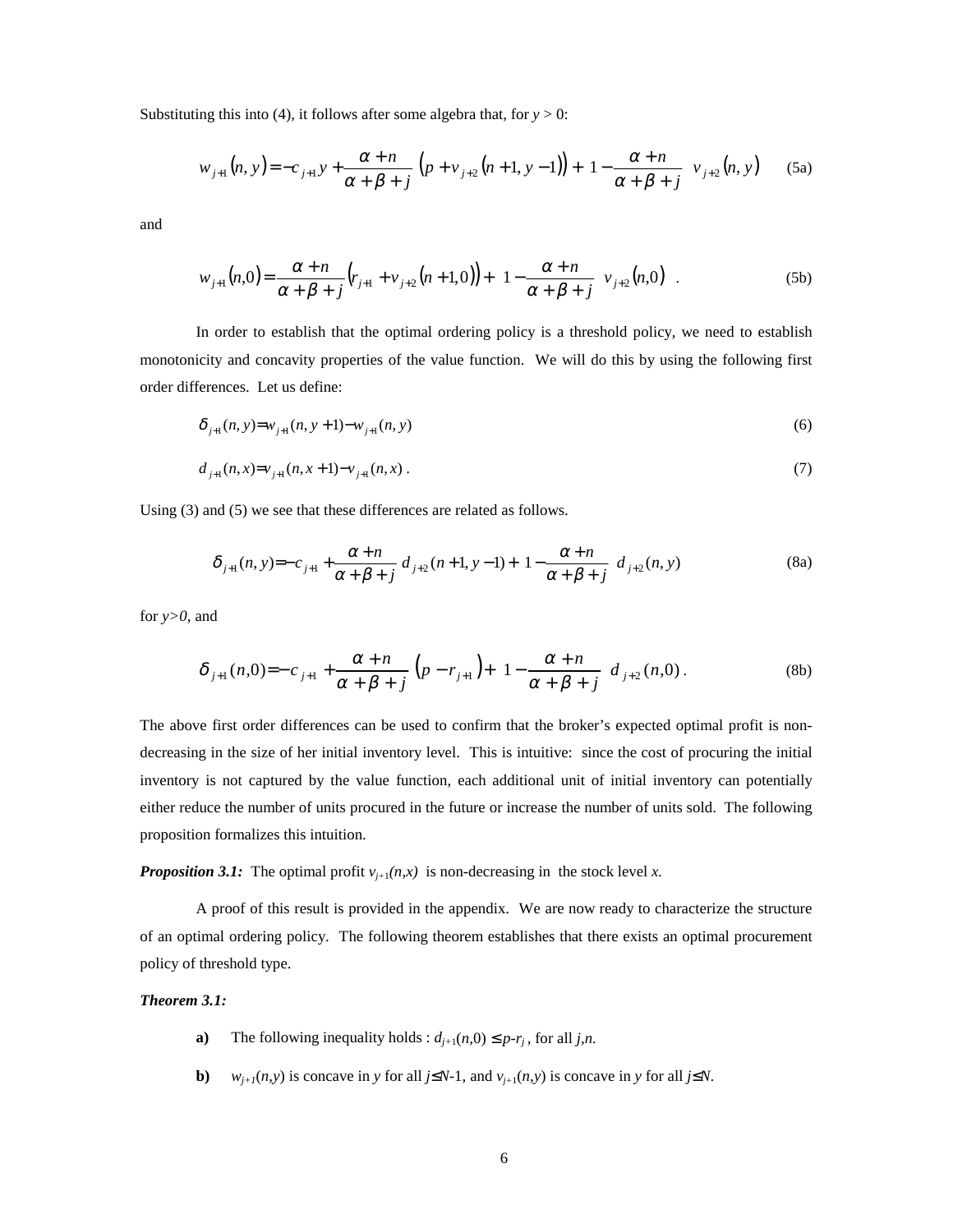**c**) For all  $j \leq N-1$  and all *n* there exist thresholds

$$
y'_{j+1} = \text{Max}\{y : \delta_{j+1}(n, y-1) > 0\}
$$
, where Max  $\emptyset = 0$ , (9a)

$$
y_{j+1}^{u} = \text{Min}\Big\{y : \delta_{j+1}(n, y) < 0\Big\},\tag{9b}
$$

such that an optimal policy in period  $j+1$  and state  $(n,x)$  is to stock a quantity equal to max(*x*, *y*), where *y* is any stock level  $y_{j+1}^l \le y \le y_{j+1}^u$ .

*Proof:* We will show all three parts by simultaneous backward induction on *j*. Since, by (5),  $w_{i+1}(n,y)$  is a convex combination of terms involving function  $v_{i+2}$ , we only need to include the concavity of  $v$  in the induction hypothesis, since that implies the concavity of *w.* 

We first consider the case *j*=*N*. Note that, by (1) and (8b),  $d_{N+1}(n,0) = s < p-r_N$ , and  $v_{N+1}(n,y) = sy$  is linear, thus concave. In addition, it is obvious that  $y_{N+1}(n) = 0$ , for all *n*, i.e. with no further opportunity for sales, the optimal stocking level is zero, therefore part (c) holds. We now make the inductive hypothesis that, for some  $j \leq N-1$ ,  $d_{j+2}(n,y)$  is non-increasing in *y*, and  $d_{j+2}(n,0) \leq p - r_{j+1}$ , for all *n*. From (8a) it follows that the first order difference  $\delta_{j+1}(n,y)$  is non-increasing in y, for y>0. To prove this for y=0 as well, it follows from (8a) and (8b) that:

$$
\delta_{j+1}(n,1) - \delta_{j+1}(n,0) = \frac{\alpha + n}{\alpha + \beta + j} \left( d_{j+2}(n+1,0) - p + r_{j+1} \right) + \left( 1 - \frac{\alpha + n}{\alpha + \beta + j} \right) \left( d_{j+2}(n,1) - d_{j+2}(n,0) \right) \le 0,
$$

where the inequality follows from the induction hypothesis. Therefore  $\delta_{j+1}(n,y)$  is non-increasing in *y* for all *y* and  $w_{i+1}(n, y)$  is concave in *y*. Hence, there exists a range of values of *y*, as defined in (9), for which  $w_{i+1}(n, y)$  is maximized. Therefore, if the inventory at the beginning of period  $j+1$  is equal to *x*, it is optimal to be replenished up to *y*, if  $x \leq y$ , while no replenishment takes place if  $x \geq y$ , where *y* is any number between  $y_{j+1}^l$  and  $y_{j+1}^u$ . Note any such *y* corresponds to an optimal stocking level at *j*+1 when *n* units have been sold, and there is no on-hand inventory, i.e. *x*=0. This proves part (c).

Using the form of the optimal policy, the value function can be expressed as

$$
v_{j+1}(n,x) = \begin{cases} c_{j+1}x + w_{j+1}(n, y_{j+1}(n)), & \text{if } x < y_{j+1}^l(n) \\ c_{j+1}x + w_{j+1}(n, x), & \text{if } x \ge y_{j+1}^l(n). \end{cases}
$$

From the definition of  $y_{j+1}^l(n)$  it follows that  $\delta_{j+1}(n,y)>0$ , if and only if  $y < y_{j+1}^l(n)$ . Therefore,

$$
d_{j+1}(n,x) = c_{j+1} + Min \{0, \delta_{j+1}(n,x)\}.
$$
 (10)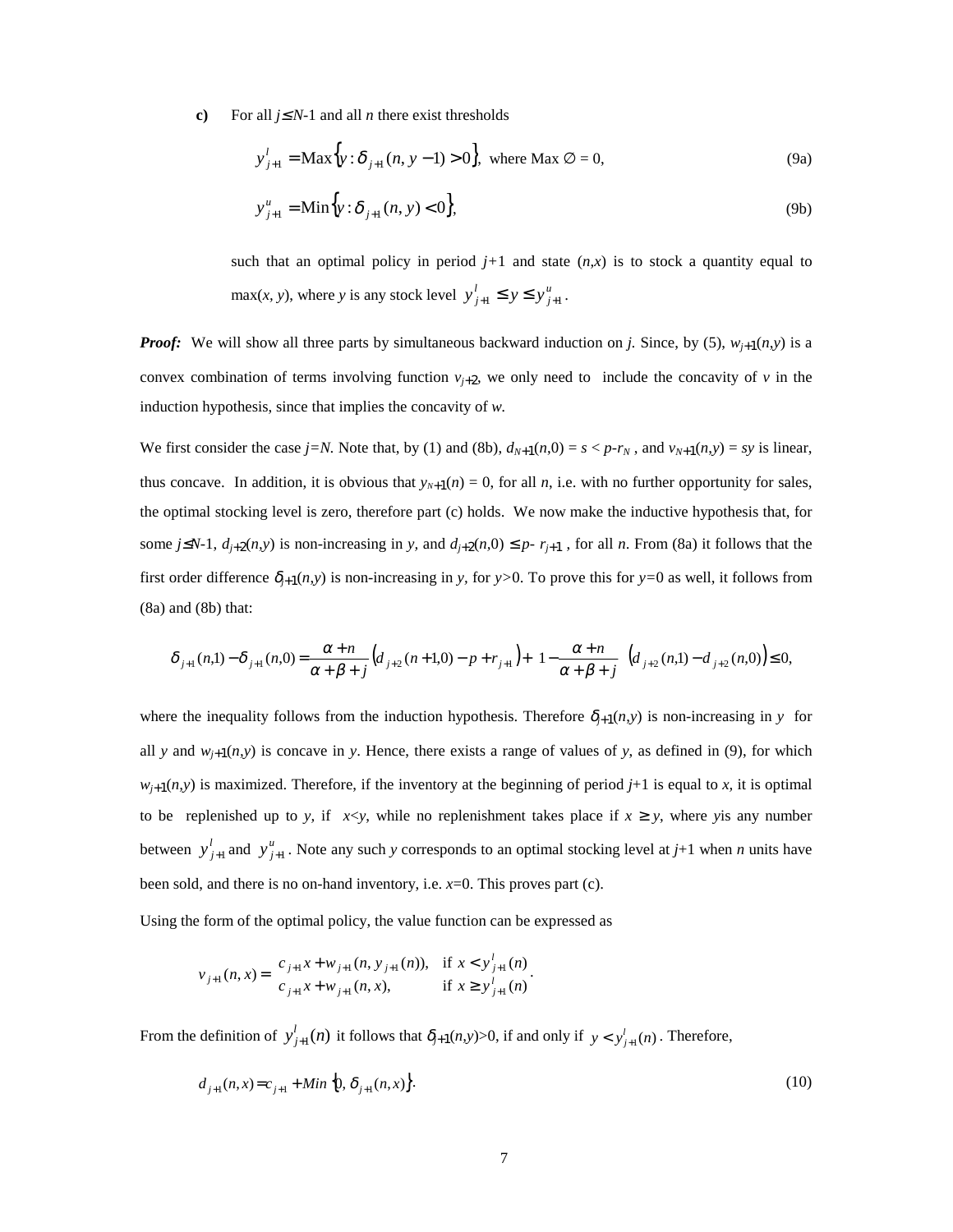Since  $\delta_{j+1}(n, y)$  is non-increasing in *y*,  $d_{j+1}(n, y)$  is also non-increasing, thus  $v_{j+1}(n, y)$  is concave in *y*.

To complete the proof, it remains to show that  $d_{i+1}(n,0) \leq p-r_i$ . By the induction hypothesis,  $d_{i+2}(n,0) \leq p-r_i$ *r*<sub>j+1</sub>, therefore, from (8b),  $\delta_{j+1}(n,0) \leq -c_{j+1} + p - r_{j+1}$ , and from (10),

$$
d_{j+1}(n,0) \leq c_{j+1} + \text{Min}\{0, -c_{j+1} + p - r_{j+1}\} = \text{Min}\{c_{j+1}, p - r_{j+1}\}.
$$

There are two possible cases for *rj*:

If  $r_j \leq p \cdot c_{j+1}$ , then  $c_{j+1} \leq p \cdot r_j$ . If, on the other hand,  $r_j > p \cdot c_{j+1}$ , then, by (2),  $r_j \leq r_{j+1}$ , thus  $p \cdot r_{j+1} \leq p \cdot r_j$ . In both cases,  $d_{j+1}(n,0) \leq \text{Min}\{c_{j+1}, p-r_{j+1}\} \leq p-r_j$ , and the induction proof is complete.  $\blacklozenge$ 

We now investigate how the broker's stocking problem is affected by its parameters. In the following proposition we establish the property that the marginal benefit from an additional unit of inventory is higher when a larger number of demand units has been observed. Note that, as defined in (6) and (7),  $\delta_{i+1}$  (*n,y*) can be interpreted as the marginal profit from the procurement of an additional unit, and  $d_{j+1}(n,x)$  as the marginal profit from an additional unit of initial inventory.

*Proposition 3.2:* The differences  $\delta_{i+1}(n,y)$ ,  $d_{i+1}(n,y)$  are non-decreasing in *n*, for all *j*≤*N* and all *y*.

This result, for which a proof is provided in the appendix, has the following practical implication:

*Corollary 3.1:* The optimal stocking level limits  $y_{j+1}^l(n)$  and  $y_{j+1}^u(n)$  are non-decreasing in *n* for all *j*.

The corollary follows immediately from the preceding proposition and the definitions of  $y_{j+1}^l(n)$  and  $y_{j+1}^{u}(n)$  in (9).

The preceding results confirm the intuition that, at any given point in time, the more units (*n*) of demand that have been observed, the larger the order-up-to level . It is also of interest to investigate how the order-up-to level is affected when time passes without additional demand being observed. The following proposition addresses precisely this issue.

*Proposition 3.3:*  $y_{j+1}^u(n)$  is non-increasing in *j* for all *n*.

 The above result, a proof of which is given in the appendix, is important because it implies that there exists an optimal restocking policy in which orders may be placed only at the end of periods in which nonzero demand occurs. Thus, a broker can optimally manage her procurement costs by evaluating procurement decisions only at instances when demand occurs.

*Remark 3.1***:** The analysis in this section was based on the assumption that stockouts are handled either as lost sales, or through the immediate procurement of one unit of product, perhaps with a backlog penalty. An alternative way to model this situation is to require the broker to maintain a base stock of at least some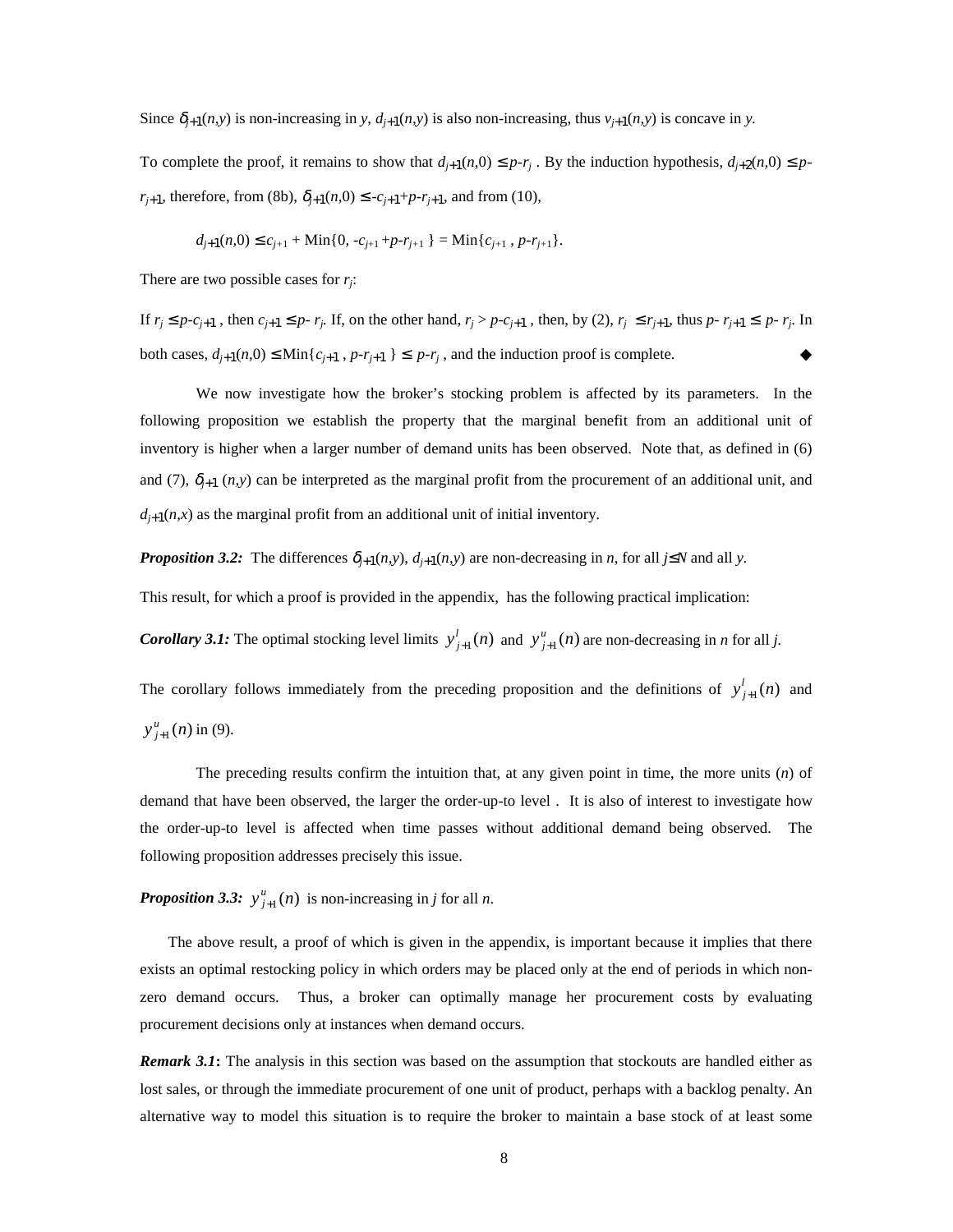minimum amount of inventory. Although a base stock requirement cannot be recovered as a special case of our original model by assuming appropriate values of  $r<sub>i</sub>$ , the analysis of a model with a base stock requirement is very similar to what we have presented here. Specifically, since zero stock levels are not allowed, only the expressions for  $x>0$  and  $y>0$  in the value function and first order differences are applicable. Furthermore, the maximization in the dynamic programming equations (3a) is taken over the range  $y \ge x$  and  $y \ge x_{bs}$ , where  $x_{bs}$  is the minimum base stock requirement. All results developed in this section regarding the structure and properties of the optimal policy and value function hold unchanged.

*Remark 3.2***:** Consider the special case of the general model, where, either by setting the parameter values appropriately, or by explicitly requiring it, all the arriving demand must be satisfied. In this case the expected revenue from selling the product is independent of the procurement policy. Therefore, the problem of maximizing the expected profit is equivalent to minimizing the expected procurement cost minus the salvage value of the ending inventory, and the optimal procurement policy is independent of the retail price *p*. Two common cases where the demand is always satisfied are the original model with  $r_i = p-c_{i+1}$ , or the modified model discussed in Remark 3.1.

# **4. Bounds on the Broker's Optimal Ordering Policy**

With the preceding results, we are now in a position to explore the manner in which the broker should optimally respond to specific cost functions. Due to their prevalence in practice, we are primarily interested in cost functions, hereafter referred to as step-up, in which the set of periods in which there is an increase is a small subset of all of the periods. (Recall that the analysis in Section 3 allows for an arbitrary number of cost increases). To simplify the presentation, we describe the details of the analysis for the case in which all demand is satisfied (either by procuring an item immediately for any demand that occurs during a stockout, or by maintaining a basestock inventory of at least one unit as described in Remark 3.1). However, we also outline parallel results for the cases where demands occurring during a stockout are either lost, or the broker has the option of satisfying them by procuring at the soonest opportunity.

We first consider a situation in which a single "pre-season" discount is available prior to some prespecified date. As a result, the broker faces a cost function as shown in Figure 1. Let  $c_d$  be the discounted wholesale price that is available up to and including some period, to which we will refer as  $j_1$ , and  $c_f$  the full wholesale price after period  $j_1$ . As shown in the following theorem, this simple cost structure results in a simple, intuitively appealing solution.

*Theorem 4.1:* Suppose that  $r_j = p - c_{j+1}$  and the procurement cost  $c_j$  can be represented as  $c_j = c_d$  for  $j \leq j_1$ , and  $c_j = c_f$  for  $j > j_1$  for some  $c_f > c_d \ge 0$  and  $j_1 \in \{1, 2, ..., N\}$ . Then, the optimal stocking level limits can be characterized as follows:

$$
y_j^l(n) = 0, y_j^u(n) \ge y_{j_1}^u(n), \text{ for } j < j_1,
$$
 (12a)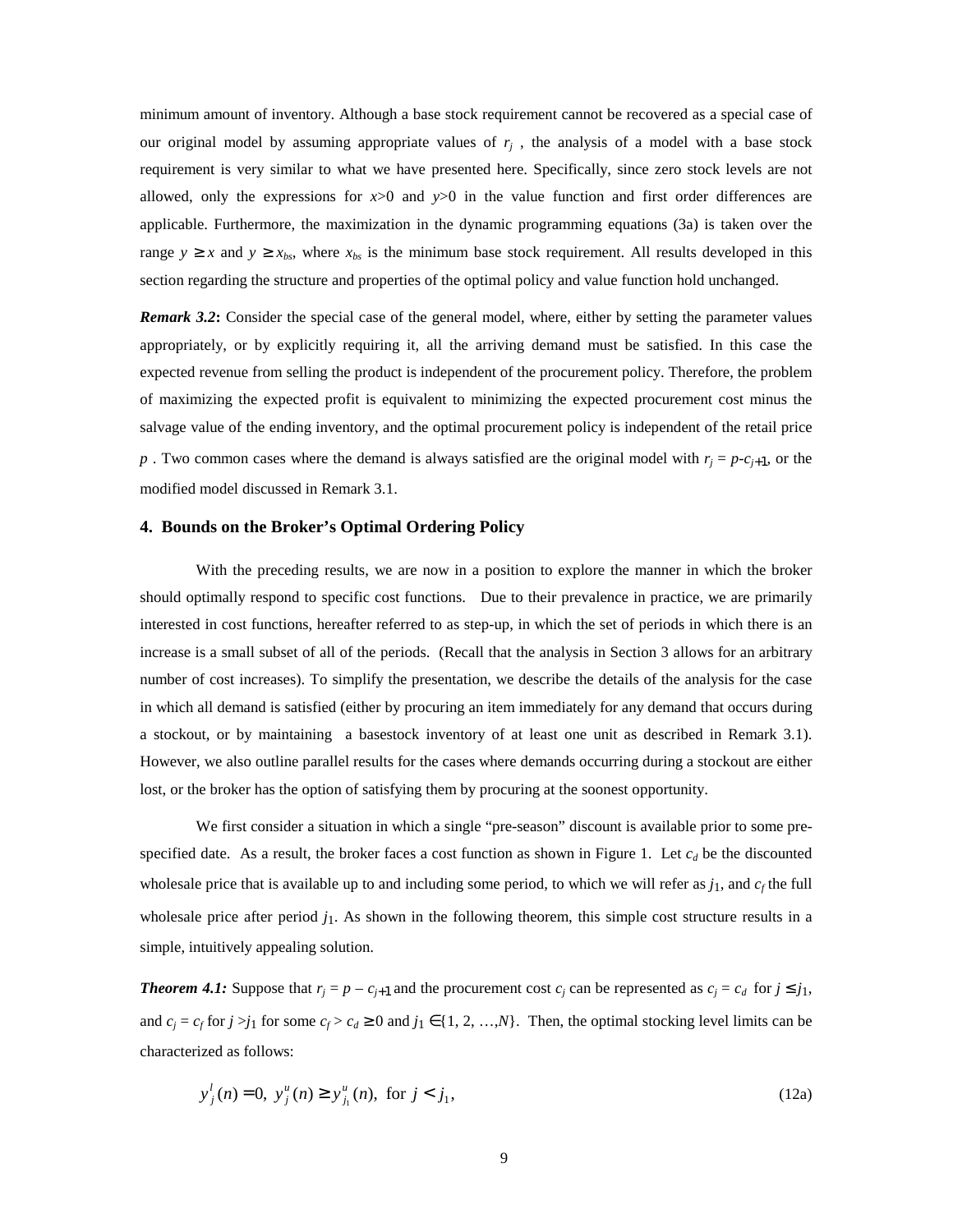$$
y_{j_1}^l = y_{j_1}^u = H\left(j_1 - 1, n; \frac{c_f - c_d}{c_f - s}\right),
$$
\n(12b)

$$
y_j^l(n) = y_j^u(n) = 0, \text{ for } j > j_1,
$$
\n(12c)

where

$$
H(j, n; R) = \text{Min} \{ y : F(j, n; y) > R \},\tag{12d}
$$

$$
F(j_1, n; x) = \sum_{y=0}^{x} K(y) \frac{\Gamma(\alpha + n + y)\Gamma(\beta + N - n - y)}{\Gamma(\alpha + n)\Gamma(\beta + j_1 - n)} \quad \text{for } x \in \{0, \dots, N - j_1\},\tag{12e}
$$

and

$$
K(y) = \frac{\Gamma(\alpha + \beta + j_1)(N - j_1)}{\Gamma(\alpha + \beta + N)(N - j_1 - y)! y!}.
$$
\n(12f)

*Proof:* The limits for  $j > j_1$  in (12d) or (12e) are obviously optimal for the corresponding case, since there is no advantage in purchasing in advance of demand arrivals after the discount expires at the end of period *j*<sub>1</sub>. To show (12a) for  $1 \le j \le j_1$ , we use (8b) together with  $p - r_j = c_{j+1} = c_j = c_d$  and  $d_{i+1}(n,0) \leq p - r_{i-1} = c_d$ , to obtain

$$
\delta_j(n,0) = (1 - \frac{\alpha + n}{\beta + j - 1 + n})(d_{j+1}(n,0) - c_d) \le 0.
$$

Therefore, from (9a),  $y_j^l(n) = 0$ . The inequality in (12a) follows from Proposition 3.3.

We finally show (12b). Note that, since  $r_j = p - c_{j+1}$ , which implies that all arriving demands are satisfied at the current cost, at the beginning of period  $j_1$  the broker faces a newsvendor problem in which the understocking cost is  $c_f$  -  $c_d$ , and the overstocking cost is  $c_d$  - *s*. In addition, if *n* units of demand have occurred by the end of some period  $j$ , then the probability that no more than  $x$  units of demand occur by the end of the horizon can be expressed as:

$$
F(j,n;x) = \int_{\lambda=0}^{\infty} g_j(\lambda,n) \sum_{y=0}^{x} {N-j \choose y} k^y (1-\lambda)^{N-j-y} \quad \text{for } x \in \{0,\dots,N-j\}
$$

This expression follows from the fact that, for a given value of  $\lambda$ , the conditional density for demand during the remaining *N-j* periods is binomial with parameters  $\lambda$  and *N-j*. By substituting  $g_{j_1}(\lambda, n)$ from (1) and re-arranging terms, it is easy to show that:

$$
F(j_1,n;x)=\int_{\lambda=0}^{\infty}\frac{\Gamma(\alpha+\beta+j_1)}{\Gamma(\alpha+n)\Gamma(\beta+j_1-n)}\lambda^{\alpha+n-1}(1-\lambda)^{\beta+j_1-n-1}\sum_{y=0}^x\binom{N-j_1}{y}\lambda^y(1-\lambda)^{N-j_1-y}
$$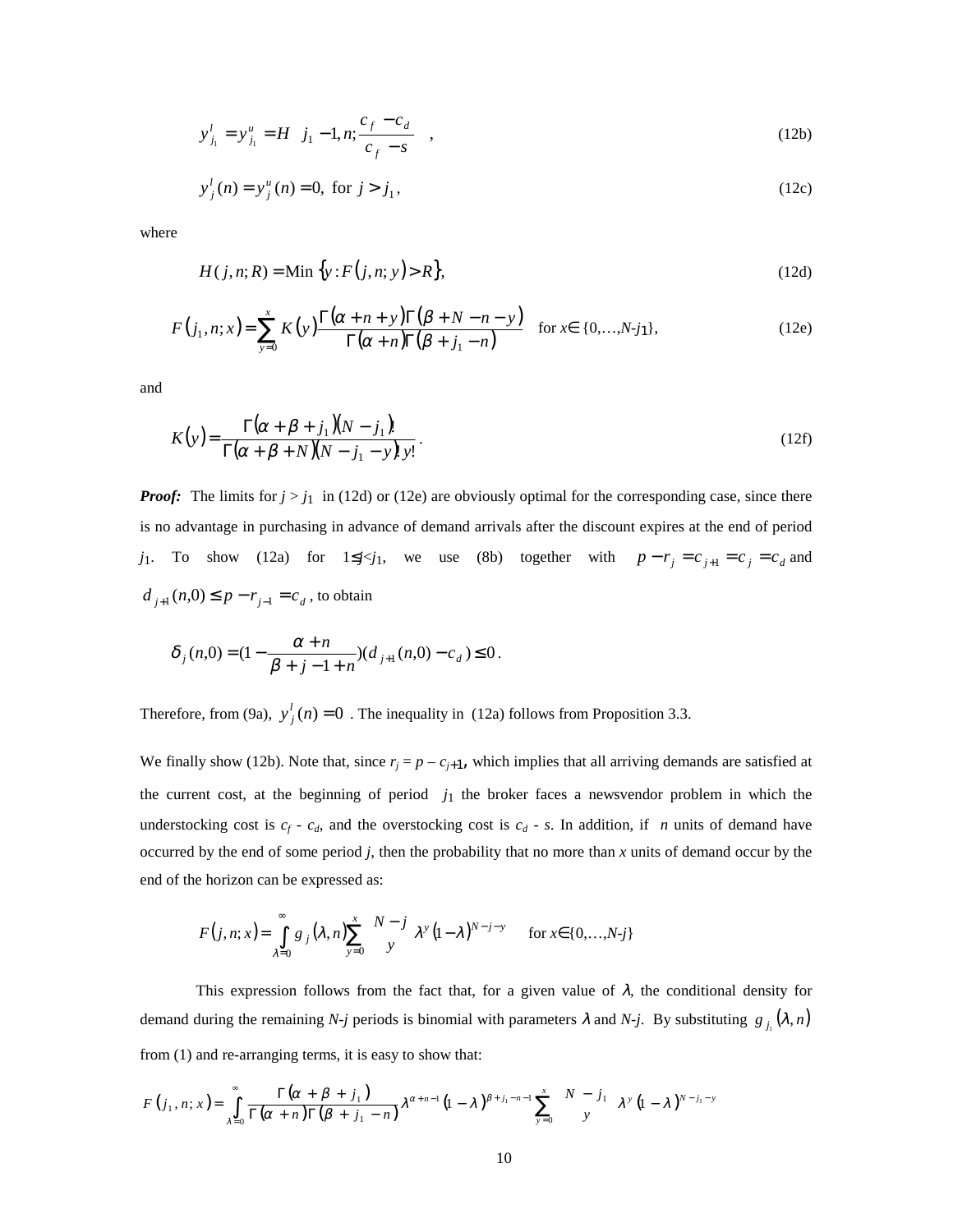$$
= \frac{\Gamma\left(\alpha + \beta + j_1\right)(N - j_1)}{\Gamma\left(\alpha + n\right)\Gamma\left(\beta + j_1 - n\right)\Gamma\left(\alpha + \beta + N\right)} \sum_{y=0}^{x} \frac{\Gamma\left(\alpha + n + y\right)\Gamma\left(\beta + N - n - y\right)}{\left(N - j_1 - y\right)y!}
$$

$$
\int_{\lambda=0}^{\infty} \frac{\Gamma\left(\alpha + \beta + N\right)}{\Gamma\left(\alpha + n + y\right)\Gamma\left(\beta + N - n - y\right)} \lambda^{\alpha + n + y - 1} \left(1 - \lambda\right)^{\beta + N - n - y - 1} d\lambda \tag{13}
$$

where  $\Gamma(n) = (n-1)!$  for integer values of *n*. We can now recognize the latter integrand as a beta probability density function with parameters  $\alpha+n+y$  and  $\beta+N-n-y$ . Thus the integral is equal to one. After removing this term from (13), simple algebraic manipulations demonstrate that it is equal to (12d). Now (12b) follows as the unique optimal ordering policy of this newsvendor problem.

As a consequence of Theorem 4.1, one optimal ordering policy for this case of cost function is to stock up to level  $y_{j_1}^u(n)$ , in periods 1,…, $j_1$ , and order nothing in periods  $j_1+1,...,N$ . The intuition behind this result is quite simple. At any time  $j \leq j_1$ , we can anticipate the distribution of demand at the point of the price increase conditional on there being no additional demands between time *j* and *j*1. By solving the newsvendor problem for this distribution, we know exactly how much we would want to have on hand in period *j*1 in the event that no more demands occur. If, on the other hand, additional demands do occur prior to  $j_1$ , this can only increase the amount that we would like to have on hand at  $j_1$ . Thus, (12b) represents a lower bound on what the optimal stocking quantity will be at time *j*1, for any realization of demand between *j* and *j*1.

Theorem 4.1 is also in agreement with the discussion in Remark 3.2, since, by assuming that the demand is always satisfied, the optimal procurement policy is independent of the retail price *p*.

We can use this intuition to examine the general case for step-up cost functions, such as the one shown in Figure 2, in which the cost increases at *z* discrete points in time. Let  $j_i$  be the last period before the  $i<sup>th</sup>$  increase in price occurs, for  $i = 1, \ldots, z$ , and define  $c<sup>1</sup>$  to be the initial cost. The step-up cost function can be expressed formally as:

$$
c_j = c^i \text{ for } j \in \{j_{i-1}+1, ..., j_i\}
$$
 (15)

where  $c^i \leq c^{i+1}+1$  for  $i = 1, \ldots, z$ .

**Theorem 4.2:** If  $r_j = p - c_{j+1}$  and the procurement cost is given by the step-up form in (15), then any optimal stocking level *y* at any period  $j < j_z$  is bounded in the following way:

$$
H\left(j_k, n; \frac{c^{k+1} - c^k}{c^{k+1} - s}\right) \le y \le H\left(j_k, n; \frac{c^{z+1} - c^k}{c^{z+1} - s}\right),\tag{16}
$$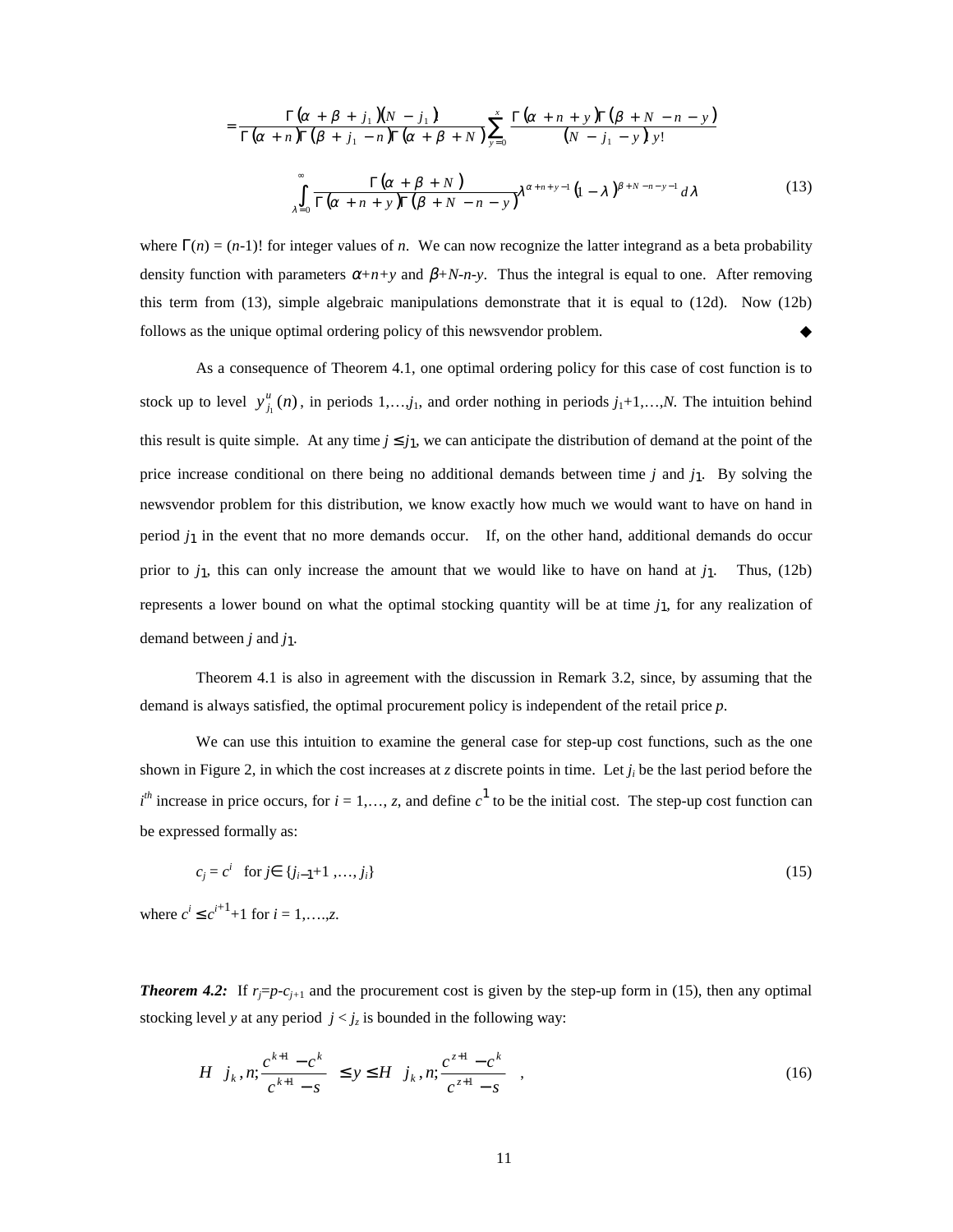where  $k = Min\{i : j_i \geq j\}$ , *H* is as defined in (12d) and

$$
F(j_k, n; x) = \sum_{y=0}^{x} K(y, j_k) \frac{\Gamma(\alpha + n - y) \Gamma(\beta + N - n - y)}{\Gamma(\alpha + n) \Gamma(\beta + j_k - n)} \quad \text{for } x \in \{0, \dots, N - j_k\},\tag{17a}
$$

$$
K(y, j_k) = \frac{\Gamma(\alpha + \beta + j_k)(N - j_k)}{\Gamma(\alpha + \beta + N)(N - j_k - y) y!},
$$
\n(17b)

*Proof*: The fact that (17) is the cumulative distribution of demand for periods  $j_{k+1}$  through N given that exactly *n* demands have occurred by period  $j_k$ , can be shown using the same approach as was used in the proof of Theorem 4.1. We first show the left-hand inequality in (16). The per unit cost of any shortage that occurs after time  $j_k$  is at least  $c_{k+1} - c_k$ , since we will have to acquire the item at a cost higher than that available at time  $j_k$ . Therefore, a lower bound for the optimal stocking level at time  $j_k$  is the solution of a newsboy problem with understocking cost equal to  $c_{k+1} - c_k$  and overstocking cost equal to  $c_k$  –*s*. To show the right-hand inequality, note that the per unit cost of any shortage that occurs after period  $j_k$  is no more than  $c_{z+1} - c_k$ , since the opportunity cost of delaying the acquisition of a unit from  $j_k$  until any period  $j > j_k$  is no more than  $c_{z+1} - c_k$ .

The tightness of these bounds depends upon the size of the gap between  $c_k$  and  $c_{z+1}$ . Also note that in any period  $j \in \{j_{z-1}+1,\ldots,j_z\}$ , both the upper and lower bounds in (16) collapse to the optimal ordering policy. Thus, by setting  $z = 1$  and  $c^0 = c_d$ ,  $c^1 = c_f$ , Theorem 4.1 becomes a special case of Theorem 4.2.

*Remark 4.1*: Theormes 4.1 and 4.2 were developed under the assumption that  $r_j = p-c_{j+1}$ . For the case where there is a requirement for a base stock of one unit, they are still true with  $y_j^l(n) = 1$ , for  $j \neq j_1$ . Furthermore, we have developed parallel results for situations where either sales are lost, or the broker has the option to satisfy a request occurring after a stockout with an instantaneous procurement. These situations correspond to  $r_j = 0$  and  $r_j = \text{Max } \{p-c_j, 0\}$ , respectively. For either of these cases, a lower bound for the optimal stocking level in period  $j_k$  can be obtained by viewing the stocking decision at time  $j_k$  as a newsvendor problem with understocking cost equal to  $Max\{p-c_k-r_{k+1}, 0\}$  and overstocking cost equal to  $c_k$ -s. The critical ratio for this newsvendor problem is equal to

$$
\frac{Max\{p-c_k - r_{k+1}, 0\}}{Max\{p-c_k - r_{k+1}, 0\} + c_k - s} = Max\{\frac{p-c_k - r_{k+1}}{p-r_{k+1} - s}, 0\}.
$$
\n(18)

Conversely, an upper bound can be obtained by considering a newsboy problem with understocking cost equal to  $Max\{p-c_k-r_{z+1}, 0\}$  and overstocking cost equal to  $c_k$ -s. The critical ratio for this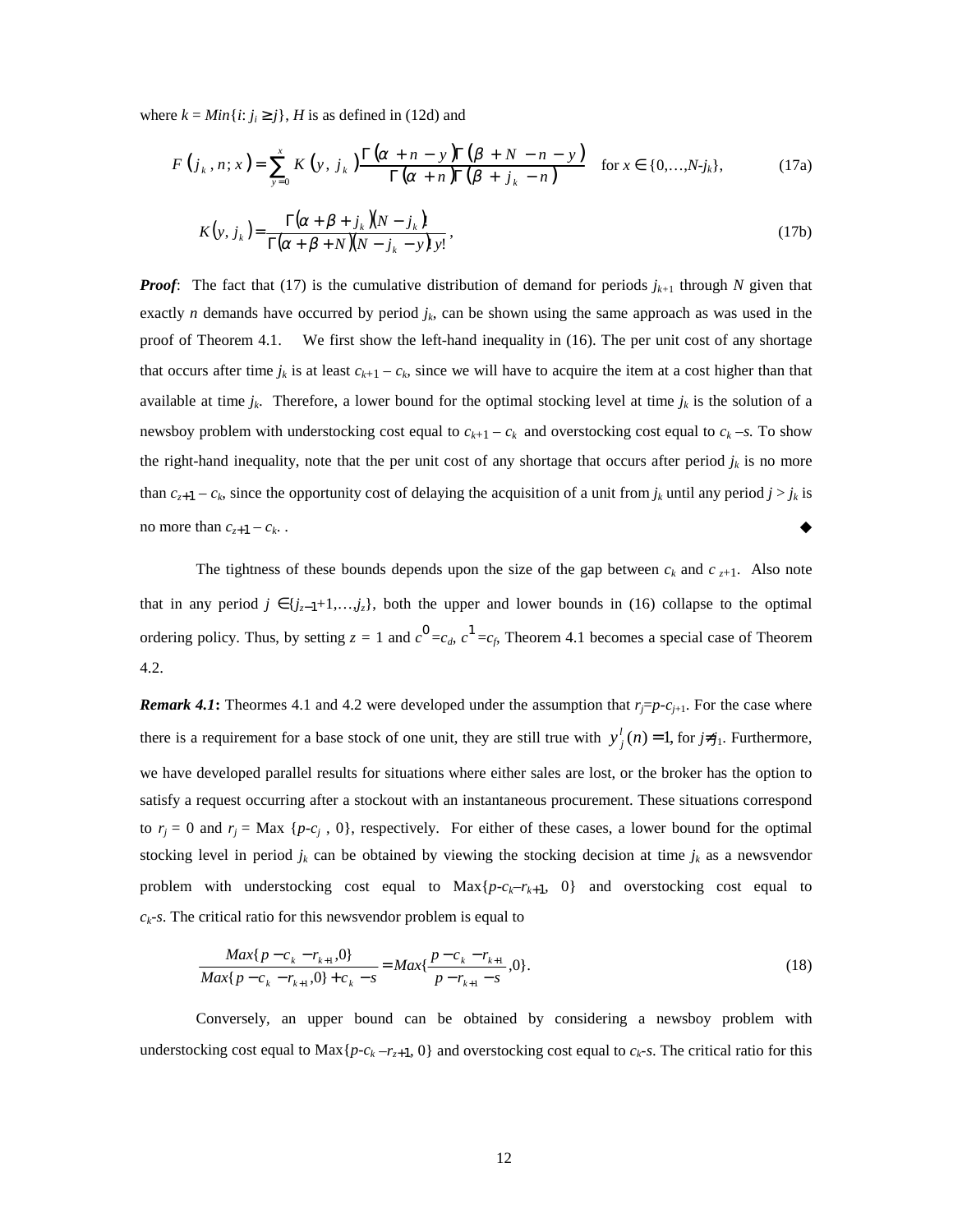newsboy problem is equal to  $Max\{\frac{P-c_k}{r-1},0\}.$ 1 1  $Max\{\frac{p-c_k-r_{z+1}}{p-r_{z+1}-s}\}$ *z*  $k - z$  $-r_{7+1}$  –  $-c_k$  – +  $+1$ , 0. This leads to the following Theorem. The proof is analogous to that of Theorem 4.2 .

*Theorem 4.3:* If the procurement cost can be described by the step-up form in (15) and  $r_i = 0$  or  $r_i =$  Max  ${p-c_j, 0}$ , then any optimal stocking level *y* in any period  $j \leq j_z$  is bounded in the following way:

$$
H\left(j_k, n; \text{Max}\{\frac{p-c_k-r_{k+1}}{p-r_{k+1}-s}, 0\}\right) \le y \le H\left(j_k, n; \text{Max}\{\frac{p-c_k-r_{z+1}}{p-r_{z+1}-s}, 0\}\right),\tag{19}
$$

where  $k = Min\{i: j_i \geq j\}$ , and  $F(j, n; x)$  is as defined in (17a-b).

# **5. Numerical Computations**

In this section we present computational results for the dynamic programming model developed in Section 3. We consider the case where demands arriving when the broker is out of stock are satisfied without backlogging cost if it is profitable to do so, by setting  $r_i = \max (p-c_{i+1}, 0)$ . Note that this case could arise in situations such as the travel agent's where all demand is satisfied at the end of the horizon. Alternatively, it could also arise in situations where brokers procure many items from a single manufacturer so that deliveries occur on a frequent and regular schedule. In such situations, there would be little or no incremental cost associated with ordering an additional item.

For this case, we examine two classes of cost functions: step-up and linearly increasing. In addition to the fact that these cost functions are simple and commonly used in practice, the comparison of their effects provides a further understanding of the tradeoffs involved in our model.

We first examine how the optimal ordering policy and the associated expected profit differ between the two classes, as well as how they are affected by the parameters of the cost function. In both cases, the length of the selling season is equal to *N=*50, the retail price *p*=25, the salvage value *s*=1, and the prior distribution parameters for *p* are  $\alpha=3$  and  $\beta=5$  which corresponds to a prior estimate for the probability of an arrival equal to 3/8.

Consider the case of a step-up cost function with a one-time increase, as defined in Figure 1. The percentage discount off the full price offered before time  $t_1$  is equal to 100 ( $c_f - c_d$ ) /  $c_f$ . We examine how the total expected profit of an optimal ordering policy depends on the discount and its duration *j*1, for a fixed value  $c_f$ =20. Figure 3 presents the optimal expected profit as a function of the discount for values of  $j_1$ equal to 1 and 25, that is 2% and 50% of the selling season. Observe in Figure 3 that, as expected, the optimal profit is increasing both in  $d$  and  $j_1$ . In addition, it is interesting to observe that the gap between the profit curves is first increasing then decreasing in the magnitude of the discount. Thus, the broker is most sensitive to the length of time that the discount is offered for discounts of intermediate magnitude. This can be explained as follows: For a very small discount, the broker has little to gain by altering his ordering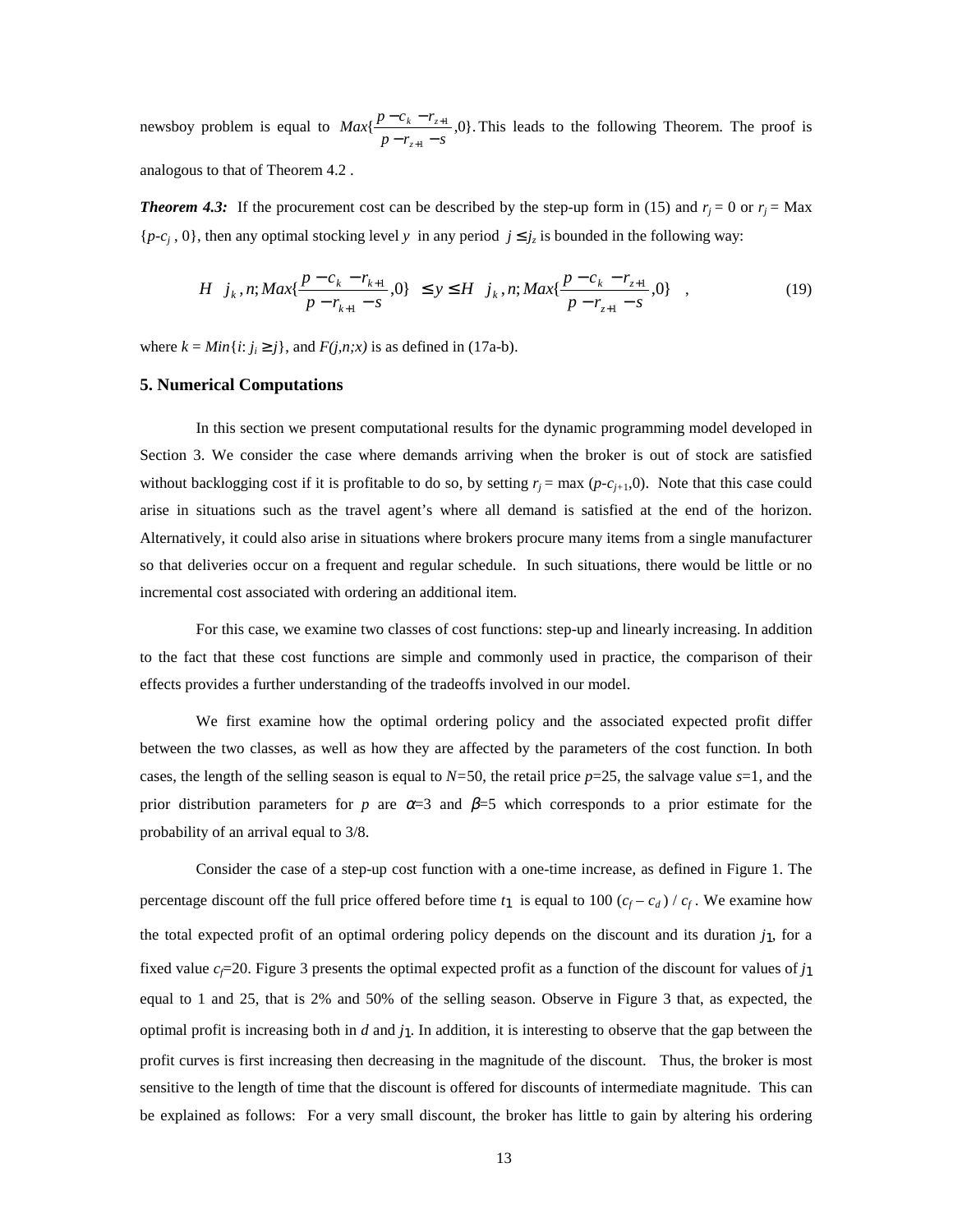behavior in response to it regardless of the length of time for which it is available. On the other hand, for a sufficiently large discount, the broker can afford to place a large speculative order even with very poor information about demand. When the value of the discount if very large, it is so inexpensive to over-order that additional time, i.e. information, is not terribly valuable. For a discount between these two extremes, the value is significant enough to alter the broker's ordering behavior, but not so significant that the cost of misjudging demand is trivialized. Thus, the broker tends to value information, i.e. time, the most for a discount of intermediate magnitude.

We next consider the case where the wholesale cost increases linearly with *j*. In order to make comparisons between the step-up and linear cost cases, for every instance of the step-up case that we solve, we set the parameters of the linear cost in such a way that the average wholesale cost over the entire selling season 1,…*N* is the same for both cases. Specifically, for a step-up cost function with parameters  $c_d$ ,  $c_f$  and *t*<sub>1</sub>, we consider a corresponding linear cost function of the form  $c_j = c_d + \theta (j-1)$ ,  $j=1,...,N$ , where  $\theta = 2$  ( $c_f$   $c_d$  )(*N-j*<sub>1</sub>)/  $N^2$  is the value of the slope that ensures equality between the average wholesale costs. Figure 4 presents, for *j*1 =25 and various values of *d,* the expected profit under a step-up cost function with discount equal to  $d$  and discount duration  $j_1$ , and under the corresponding linear cost function. It can be seen in Figure 4 that the difference in profit between the two cases for this set of parameters is small. In general, our numerical computations show that the linear cost function results in higher expected profits only for extremely small values of the discount period *j*1. This can be explained in terms of the diminishing incremental information associated with the time that the broker has to observe demand. As time passes, the broker learns less and less from each additional unit of time for which demand is observed. Thus, unless the step-up discount period is very short, the broker would prefer to have access to the cheapest possible price for a short amount of time than to have access to a continuously increasing price for a longer period of time. Only when the step-up discount period is very short does the broker prefer the opportunity to delay ordering beyond the end of the period and pay the continuously increasing price.

It is also of interest to consider how these two cost functions affect the broker's order pattern. For this purpose we examine the orders prescribed by the optimal policy for a single realization of the demand process, under a step-up and its associated linear cost function. As in the previous example, assume that *N*=50,  $c_f$ =10 and *s*=1. In addition, the discount level for the step-up function is  $d=36\%$ , while the length of the discount period is  $j_1 = 20$ . In Figure 5, the optimal stocking levels associated with a single sample path are presented for the two cost functions. The instances of the demand occurrences are also included as small marks below the horizontal axis. Although the graphs in Figure 5 correspond to a single sample-path of the demand arrival process, they are representative of the behavior of the order policy. It can be observed in these graphs that the optimal policy places higher orders during the early season under the linear than under the step-up cost function. This is in agreement with the previous observations regarding the profit difference between the step-up and linear cases. It also implies that a linearly increasing cost function provides the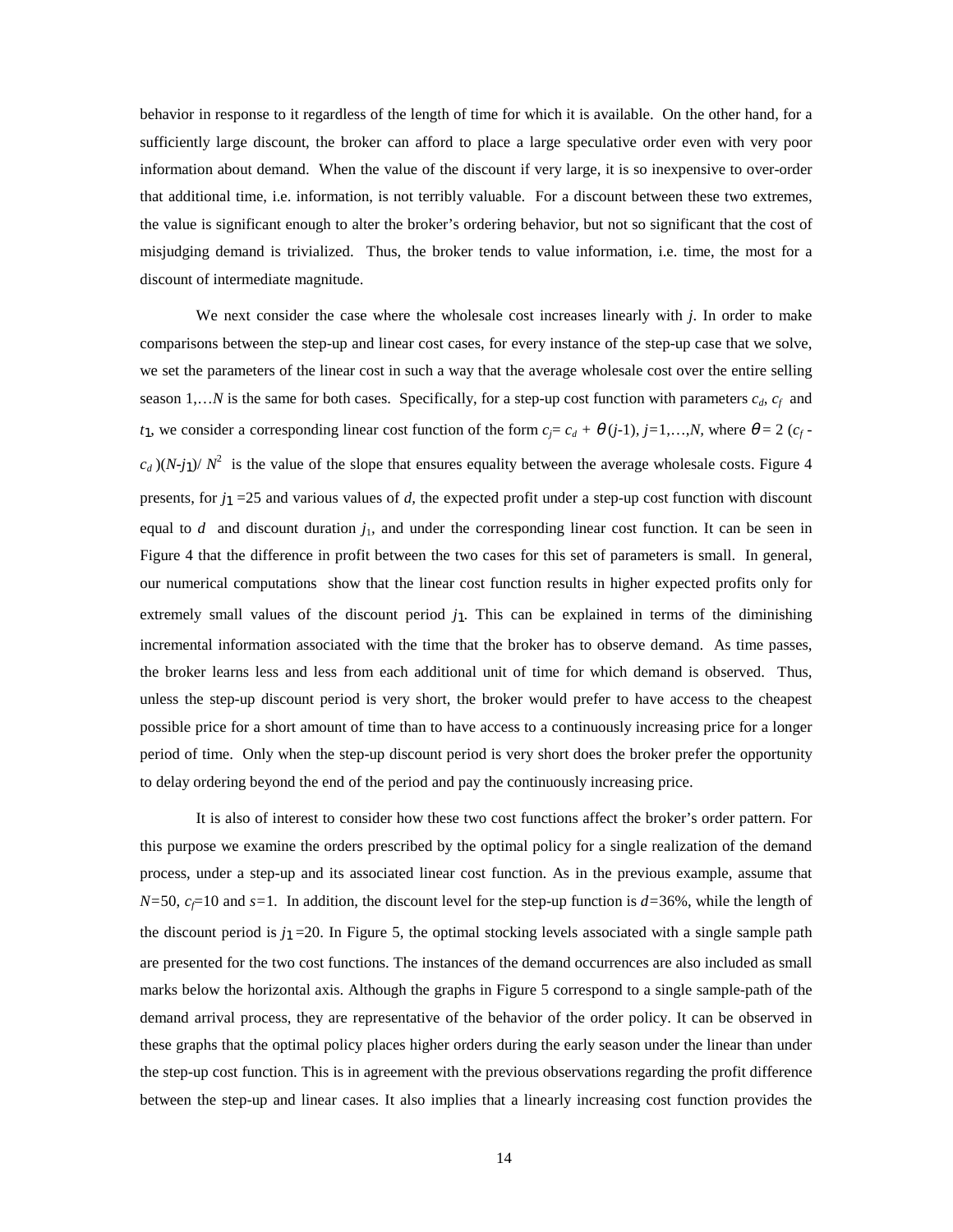manufacturer with more information about the demand process sooner in the selling season than a single step-up cost function.

In the last computational experiment we examine the benefit of the adaptive ordering policy (A) developed in Section 2, with respect to two simpler policies: A *no-recourse* policy (NR) in which there a single order is placed at the beginning of the horizon, and a *single-recourse* policy (SR) in which there is a single opportunity for recourse at the end of the horizon after an initial order is placed. The optimal singlerecourse policy as described above can be determined as the solution to a newsboy problem with over-order cost equal to  $c_1$ -*s*, and under-order cost equal to min( $p$ - $c_1$ ,  $c_N$ - $c_1$ ). Figure 6 presents the relative expected profits associated with policies NR, SR and A for a step-up cost function with varying discount *d* and discount duration equal to 50% of the selling season. Obviously the broker's profits are highest under the adaptive policy, and are lowest under the no-recourse policy. It is interesting to observe that the gap between single-recourse and no recourse is decreasing in the magnitude of the discount. This is because, for large discounts, the broker can compensate for a lack of information or opportunity for recourse by over-ordering at the beginning of the horizon. It is also of interest to observe that the gap between the adaptive profits and the single recourse profits is greatest for discounts of intermediate magnitudes. This is due to the fact that for small discount values the cost function is almost flat therefore the adaptive policy does not offer significant benefits. On the other hand, for large discounts, the single-recourse policy can afford to order a lot at the beginning, suffering little by having excess inventory at the end of the horizon.

#### **6. Conclusions and Extensions**

In this paper, we have examined an important trade-off found in many short-life cycle products in which a firm (i.e. a broker) would like to observe as much demand as possible before making commitments to providers. However, this desire must be balanced against the incentives for early orders, provided by upstream providers who are eager to schedule their own operations. To gain insight into this trade-off, we have modeled demand as a Bernoulli process with unknown parameter and a finite horizon, and assumed that the per-unit cost of procurement is non-decreasing in time.

For the most general version of this problem, we have demonstrated that an optimal stocking policy can be characterized by an order-up-to threshold value that depends on the amount of elapsed time and the number of demands that have already occurred. Moreover, we have shown that, for a given number of demands, the level of the threshold is non-increasing (non-decreasing) in the amount of time that has passed (remains).

We have also analyzed the special case of a non-decreasing cost function, in which the cost faced by the broker increases only at a single period. Using the analysis for this special case, which is common in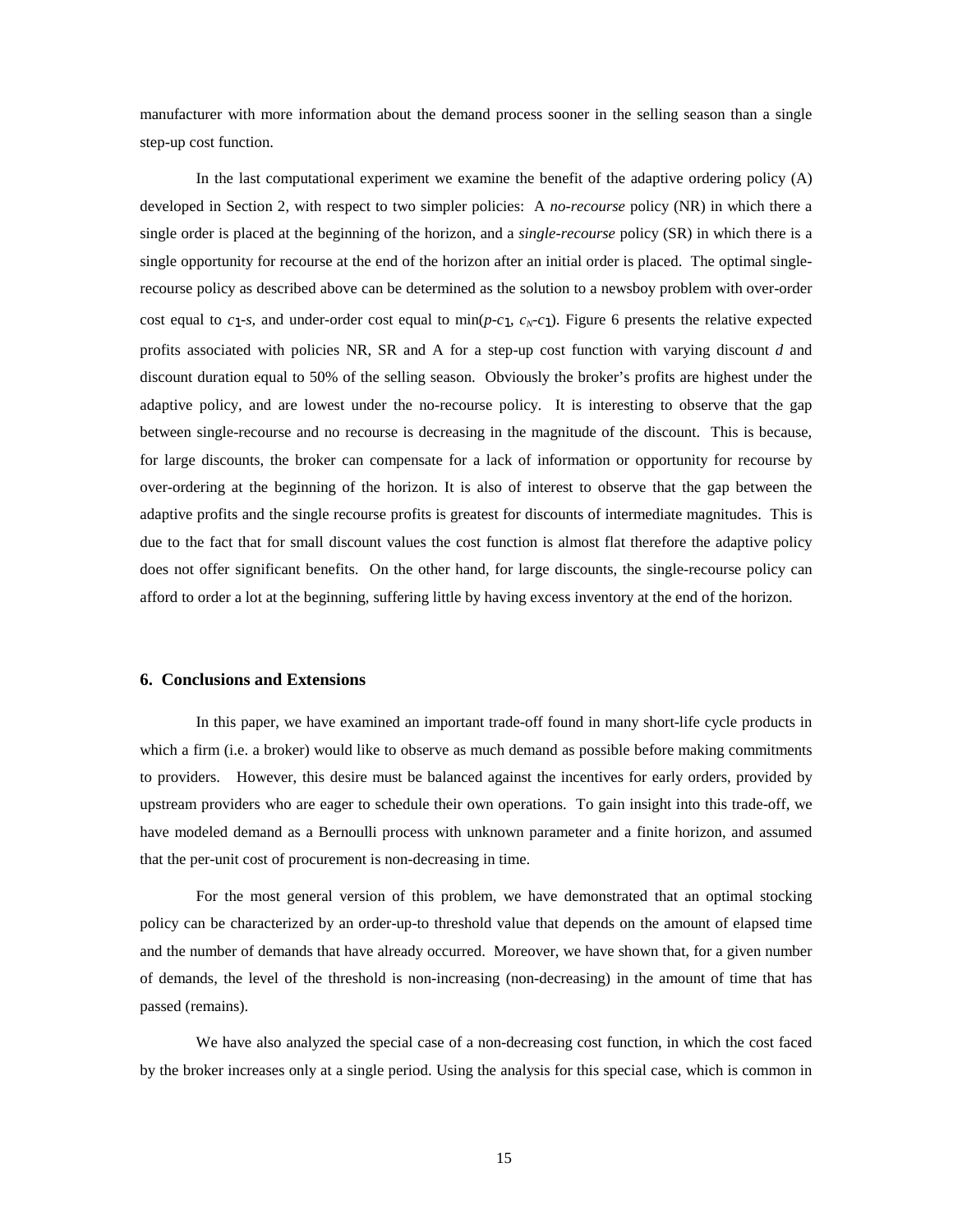practice, we derived simple bounds on the optimal threshold values for the optimal stocking policy under a cost function with multiple periods of increases.

In computational experiments, we demonstrated that for a single step-up cost function, the broker's optimal profits are most sensitive to the time duration of the discount when the magnitude of the discount is of intermediate value. That is, a change in the time duration of the discount affects the broker's profits more for medium discounts than for either very small or very large ones. This observation has interesting implications for the negotiation of contracts between brokers and providers. As the value of the discount is increased, brokers should first become more aggressive about asking for longer time durations, but after a certain threshold discount value is reached, they should become less aggressive in their demands for longer time durations.

In comparisons between comparable single step-up and linearly increasing cost functions, we demonstrated that, for all but the shortest discount periods, the broker's profits are higher with the step-up wholesale cost functions. This is observation is consistent with the notion that the broker learns less and less from each additional observation of demand. However, we also observed that the broker tends to order more units earlier with the linear cost function. Thus, by using more frequent, smaller price increases, the providers can induce more information about end demand from the brokers early in the horizon.

Clearly, the two most restrictive of our assumptions are the absence of a fixed ordering cost and that the cost function is deterministic and non-decreasing. The absence of fixed ordering costs is quite reasonable in a setting, such as the travel agent's, in which all goods and services are exchanged at the end of the horizon. In such settings, the broker does not necessarily hold physical inventory. As a result, each "order" does not require a physical transaction, it only increases the level of commitment that the broker has made to her provider. Alternatively, in settings where brokers procure many items from a single manufacturer, there may be little or no incremental cost associated with adding another item to a regularly scheduled delivery. However, there are many other settings in which there are significant fixed costs associated with the placement of orders. Incorporating these these fixed ordering costs would certainly be a valuable direction for future research.

Our results are also based on the assumption that the broker's cost of procurement is nondecreasing and known in advance. Non-decreasing costs are reasonable in many settings where the providers are not perfectly competitive and want to avoid creating expectations of future price decreases. Note that this characterization is accurate in the airline industry where it is very rare for fares to decrease as the date of travel approaches. The assumption that procurement cost increases are known in advance may also be realistic in settings where the increases are based on premium shipping costs (eg. a more expensive mode of transportation may be required as the end of the horizon approaches.) Nevertheless, there are instances in which (from the broker's perspective), cost increases occur at random, or as a function of the observed demand, or even as a function of the broker's placed orders. The last case gives rise to game theoretic models that capture the provider's pricing policy as a response to the broker's orders. It is not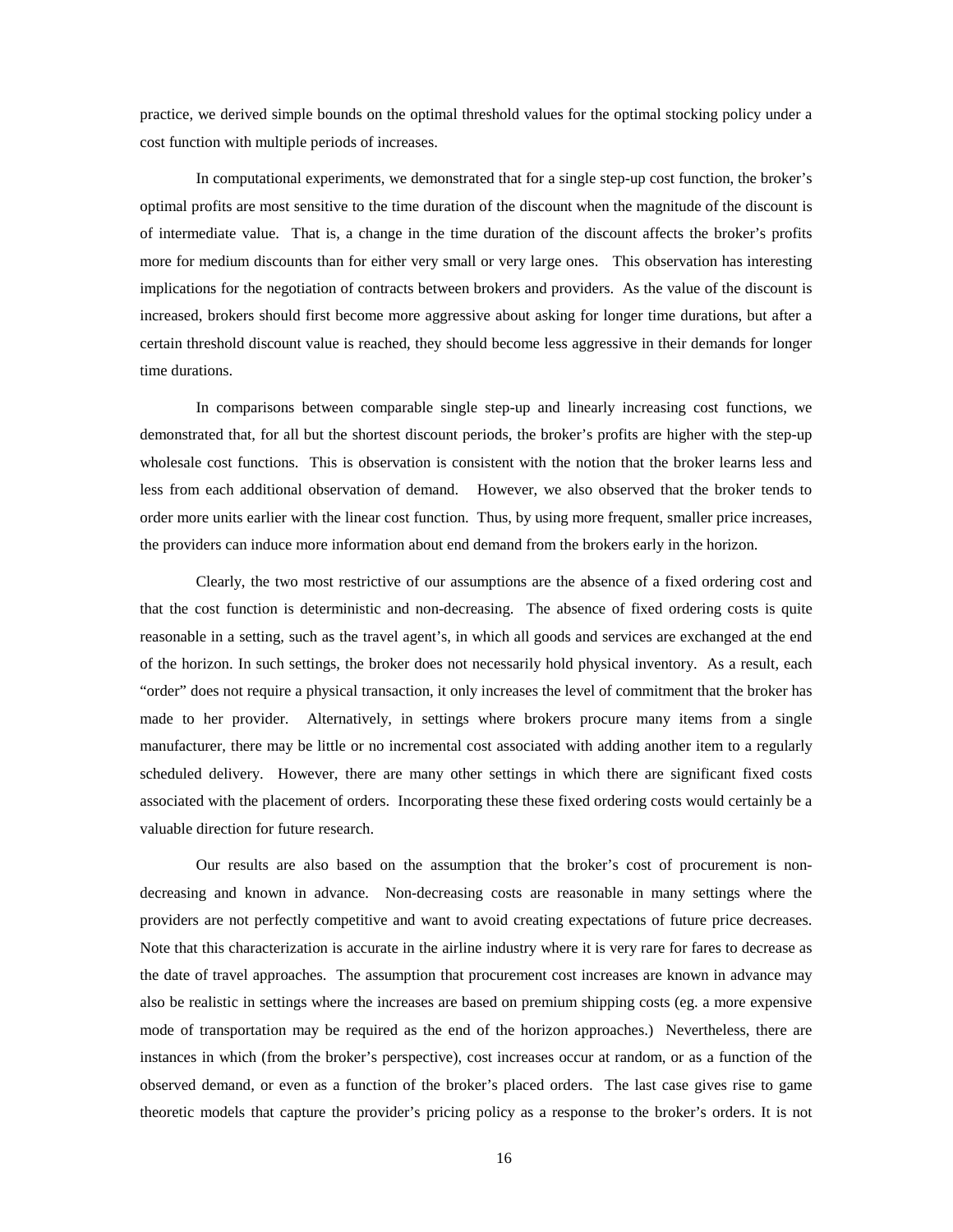likely that our results are immediately extended in such cases. On the other hand, it is likely that the optimality of an order-up-to policy and most of our other structural results would continue to hold for stochastic cost increases that are either independent of demand or are stochastically increasing in demand. Certainly, one would expect that uncertainty about when an increase will occur would tend to smooth out the broker's ordering pattern. For example, if the times at which price increases would occur were uncertain, we would not see the same clumping of orders at a single point in time as we do when they are known in advance. On the other hand, if the timing of increases were known and only the magnitudes of the increases were subject to uncertainty, we would most likely continue to observe clustering of orders immediately before time periods in which increases occur. It is hoped that this paper can serve as a building block for future models that formally consider either stochastic procurement cost increases or fixed ordering costs.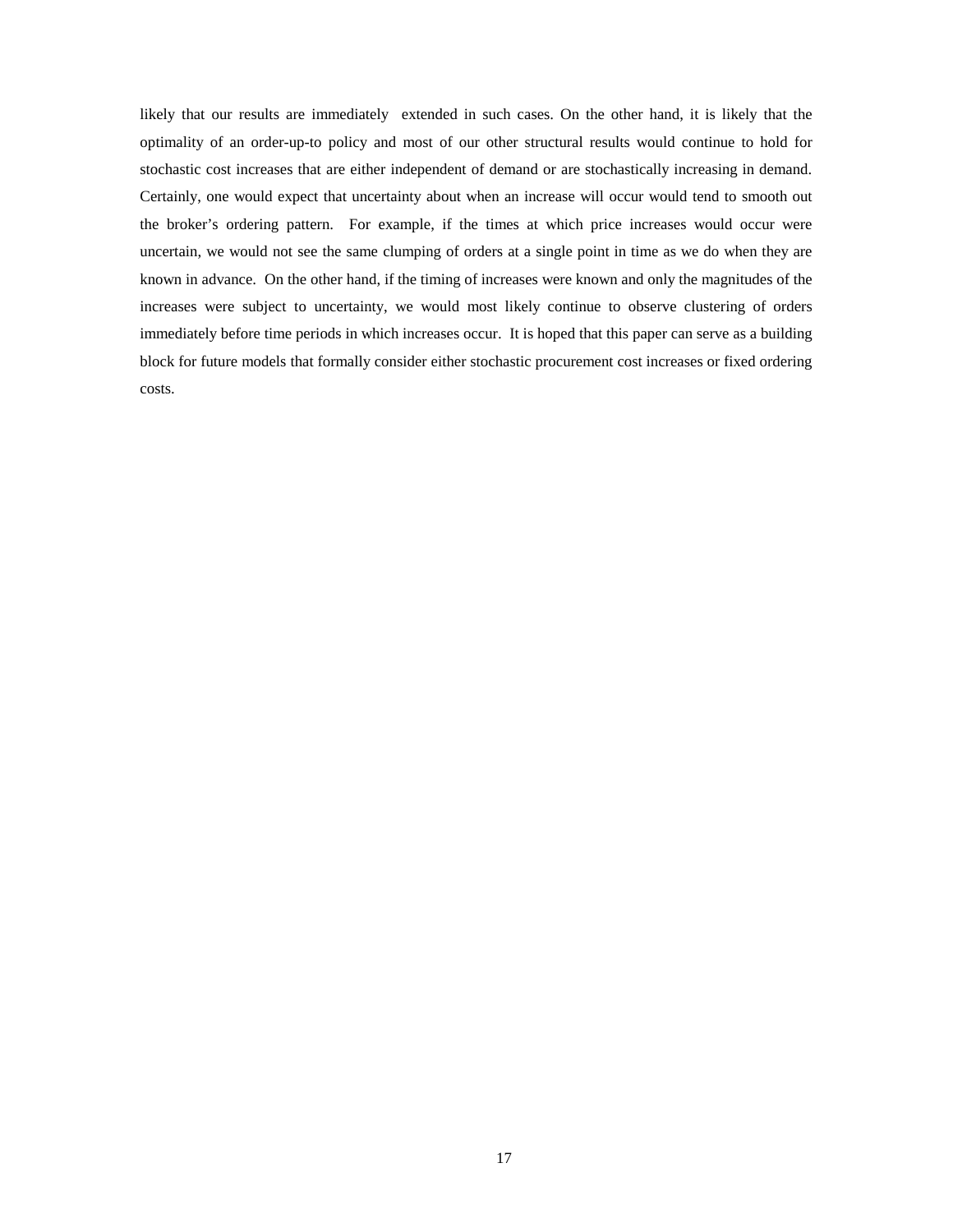#### **References**

Azoury, Katy, "Bayes Solution to Dynamic Inventory Models under Unknown Demand Distribution", *Management Science,* V. 31, 1985, pp. 1150-1160.

Belobaba, Peter, "Airline Yield Management: An Overview of Seat Inventory Control," *Transportation Science*, V. 21, 1987, pp. 63-73.

Besanko, David and Wayne Winston, "Optimal Price Skimming by a Monopolist Facing Rational Consumers", *Management Science*, V. 36, 1985, pp. 555-567.

Bird, Laura and Wendy Bounds, "Stores' Demands Squeeze Apparel Companies", *The Wall Street Journal*

Burnetas, Apostolos and Craig Smith, "Adaptive Ordering/Pricing for Perishable Products," to appear in *Operations Research*, 2000.

Emmons, Hamilton and Stephen Gilbert, "The Role of Returns Policies in Pricing and Inventory Decisions for Catalogue Goods," to appear in *Management Science*.

Eppen, Gary and Ananth Iyer, "Improved Fashion Buying with Bayesian Updates," to appear in *Operations Research*.

Fisher, Marshall and Ananth Raman, "Reducing the Cost of Demand Uncertainty through Accurate Response to Early Sales," *Operations Research*, V. 44, N. 1, January-February, 1996, pp. 87-99.

Gallego, Guillermo and Garrett van Ryzin, "Optimal Dynamic Pricing of Inventories with Stochastic Demand over Finite Horizons," *Management Science*, V. 40, No. 8, August 1994, pp. 999-1020.

Iyer, Ananth and Mark Bergen, "Quick Response in Manufacturer-Broker Channels*," Management Science*, V. 43, N. 4, pp. 559-570, 1997.

Lariviere, Martin, and Evan Porteus, "Stalking Information: Bayesian Inventory Management with Unobserved Lost Sales," *Management Science*, V. 45, N. 3, 1999, pp. 346-363.

Lovejoy, William, "Myopic Policies for some Inventory Models with Uncertain Demand Distributions," *Management Science*, V. 36, N. 6, June 1990, pp. 724-738.

Murray, George and Edward Silver, "A Bayesian Analysis of the Style Goods Inventory Problem," *Management Science*, V. 12, N. 11, July 1966, pp. 785-797.

Padmanabhan, V. and I.P.L. Png, "Manufacturer's Returns Policies and Retail Competition," Working Paper, Graduate School of Business, Stanford University, 1995a.

Padmanabhan, V. and I.P.L. Png, "Returns Policies: Make Money by Making Good," *Sloan Management Review*, V. 37, N. 1, pp.65-72, Fall 1995b.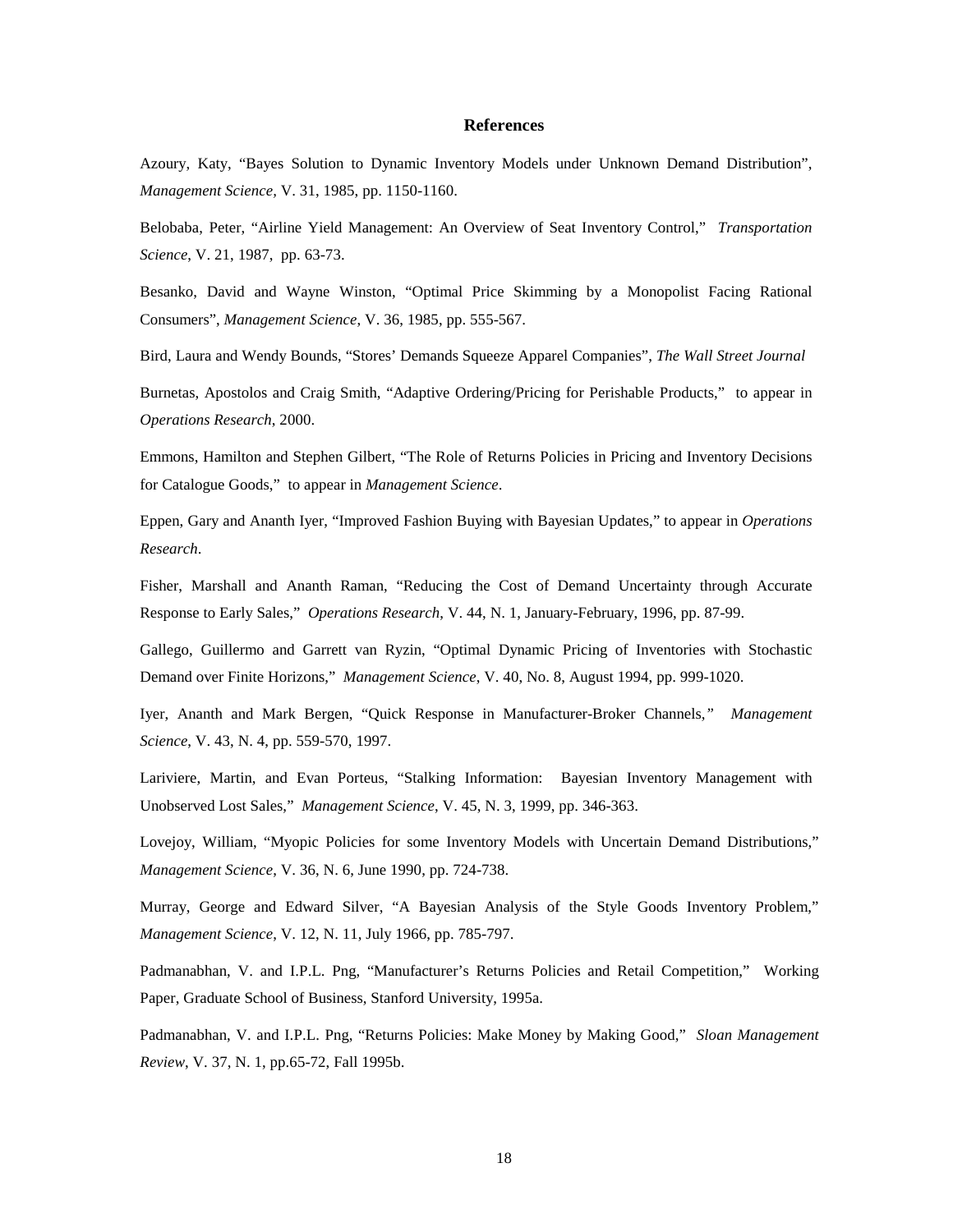Pasternack, Barry, "Optimal Pricing and Return Policies for Perishable Commodities," *Marketing Science*, V. 4, N. 2, Spring 1985, pp. 166-176.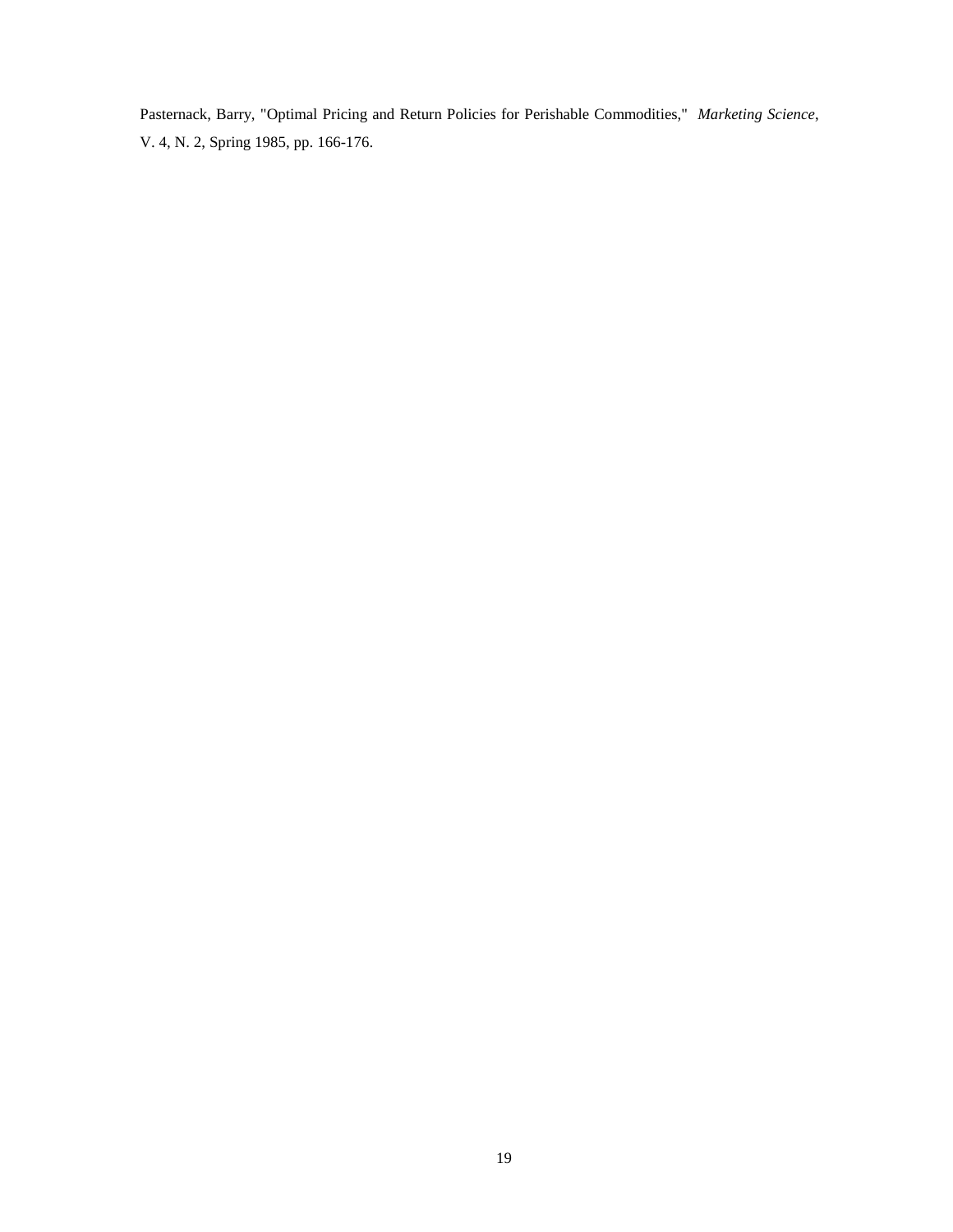#### **Appendix**

*Proposition 3.1:* The optimal profit  $v_{j+1}(n,x)$  is non-decreasing in the stock level *x*.

*Proof:* We will show that  $d_{j+1}(n,x) \ge 0$  by backward induction on *j*. For  $j=N$  it follows from (3b), *d<sub>N+1</sub>*(*n*,*x*)=*s*≥0. Assume that, for some *j*≤*N*-1, *d<sub>i+2</sub>*(*n*,*x*)≥0 for all *n*,*x*. We now consider two cases for *vj+*1(*n*,*x*).

Case 1: 
$$
Max\{w_{j+1}(n, y)\} = w_{j+1}(n, x)
$$
, thus,  $v_{j+1}(n, x) = c_{j+1} x + w_{j+1}(n, x)$ .

In this case, since  $v_{j+1}(n,x+1) \ge c_{j+1}(x+1)+w_{j+1}(n,x+1)$ , it follows that  $d_{j+1}(n,x) \ge c_{j+1} + \delta_{j+1}(n,x)$ . In addition, from (1),  $r_{j+1} \leq p$ , thus, from (8a) and (8b),  $\delta_{j+1}(n,x) \geq -c_{j+1}$ , for all  $x \geq 0$ . Hence,  $d_{j+1}(n,x) \geq 0$ .

 $\frac{\text{Case 2: } Max \{ w_{j+1}(n, y) \} = w_{j+1}(n, x') \text{ for some } x' > x.}$ 

Then, it is also true that  $\lim_{y \ge x+1} (n, y) = w_{j+1}(n, x')$ , therefore,  $d_{j+1}(n, x) = c_{t+1} > 0$ .

This completes the induction proof.

*Proposition 3.2:* The differences  $\delta_{j+1}(n,y)$ ,  $d_{j+1}(n,y)$  are non-decreasing in *n*, for all *j*≤*N* and all *y*.

*Proof:* The proof will be by backward induction on *j*. The claim is easily seen to be true for  $j=N-1$ . Assume that for some *j*≤*N*-1,  $\delta_{j+2}(n,y)$ ,  $d_{j+2}(n,y)$  are non-decreasing in *n*. We have from (8a) that, for *y*>0,

$$
\delta_{j+1}(n+1, y) = -c_{j+1} + \frac{\alpha + n + 1}{\alpha + \beta + j} d_{j+2}(n+2, y-1) + \left(1 - \frac{\alpha + n + 1}{\alpha + \beta + j}\right) d_{j+2}(n+1, y)
$$
  

$$
= -c_{j+1} + \frac{\alpha + n}{\alpha + \beta + j} d_{j+2}(n+2, y-1) + \left(1 - \frac{\alpha + n}{\alpha + \beta + j}\right) d_{j+2}(n+1, y)
$$
  

$$
+ \frac{1}{\alpha + \beta + j} (d_{j+2}(n+2, y-1) - d_{j+2}(n+1, y)).
$$

From the induction hypothesis and the concavity of  $v_{i+2}(n, y)$  in *y*, we have that

 $d_{i+2}$   $(n+2, y-1) \ge d_{i+2}$   $(n+1, y-1) \ge d_{i+2}$   $(n+1, y)$ .

Therefore,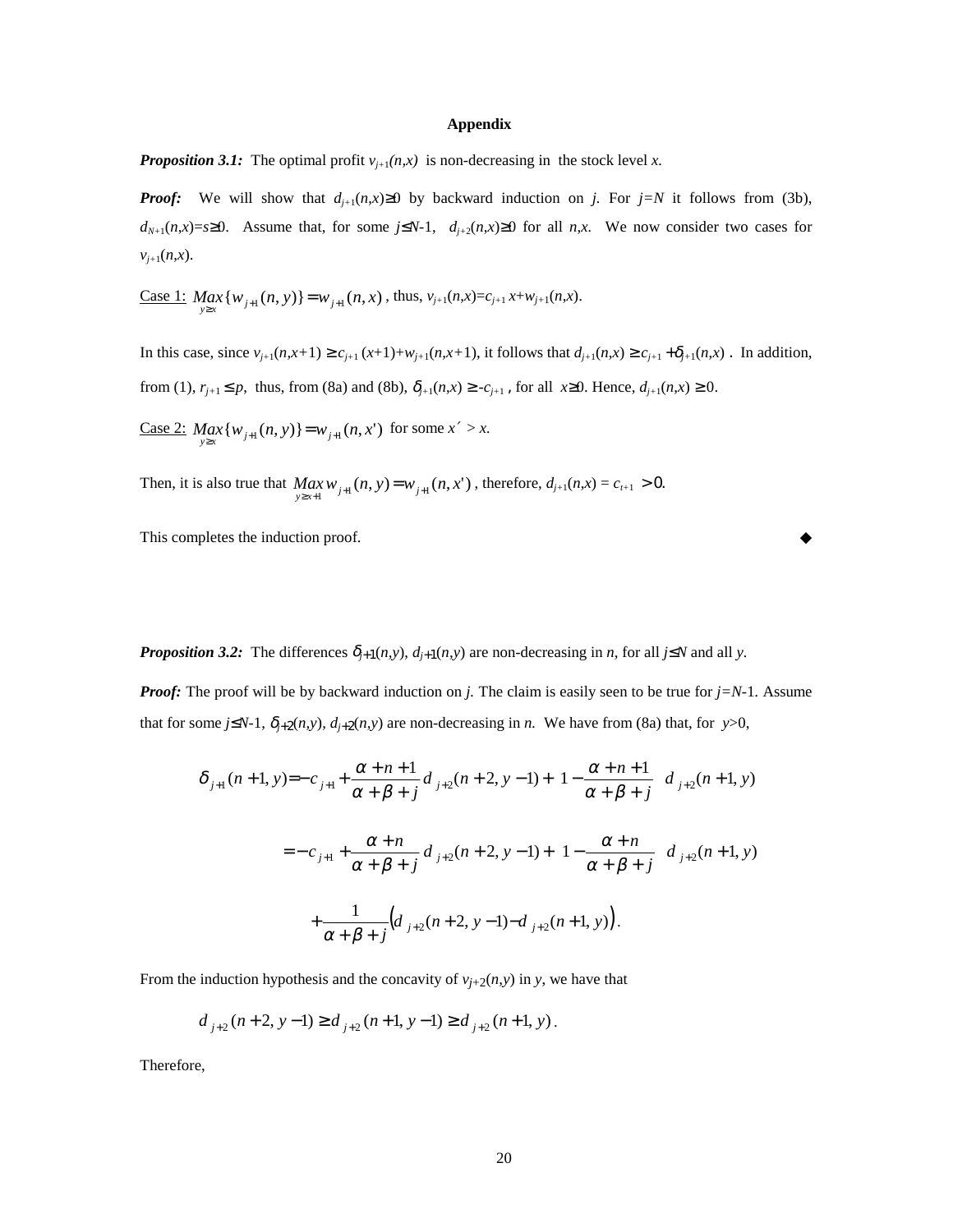$$
\delta_{j+1}(n+1, y) \geq -c_{j+1} + \frac{\alpha + n}{\alpha + \beta + j} d_{j+2}(n+2, y-1) + \left(1 - \frac{\alpha + n}{\alpha + \beta + j}\right) d_{j+2}(n+1, y) ,
$$

and using the induction hypothesis again together with (8a),  $\delta_{j+1}(n+1,y) \ge \delta_{j+1}(n,y)$ . Similarly, for *y=*0,

$$
\delta_{j+1}(n+1,0) = -c_{j+1} + \frac{\alpha + n + 1}{\alpha + \beta + j}(p - r_{j+1}) + \left(1 - \frac{\alpha + n + 1}{\alpha + \beta + j}\right)d_{j+2}(n+1,0)
$$
  

$$
= -c_{j+1} + \frac{\alpha + n}{\alpha + \beta + j}(p - r_{j+1}) + \left(1 - \frac{\alpha + n}{\alpha + \beta + j}\right)d_{j+2}(n+1,0)
$$
  

$$
+ \frac{1}{\alpha + \beta + j}(p - r_{j+1} - d_{j+2}(n+1,0)).
$$

From Theorem 3.1, part (a),  $d_{j+2}(n+1,0) \leq p-r_{j+1}$ , while, by the induction hypothesis,  $d_{j+2}(n+1,0) \geq$  $d_{j+2}(n,0)$ .

Thus,  $\delta_i(n+1,0) \geq \delta_i(n,0)$ , and the proof is complete.

*Proposition 3.3:*  $y_{j+1}^u(n)$  is non-increasing in *j* for all *n*.

*Proof:* We will show that  $y_{j+1}^u(n) \geq y_{j+2}^u(n)$  for all *j, n*. The proof is by contradiction.

We first consider the case when  $y_{j+1}^u(n) > 0$ . From (8a) and (10),

$$
d_{j+1}(n, y_{j+1}^u(n)) = c_{j+1} + \delta_{j+1}(n, y_{j+1}^u(n))
$$
  
= 
$$
\frac{\alpha + n}{\alpha + \beta + j} d_{j+2}(n+1, y_{j+1}^u(n) - 1) + \left(1 - \frac{\alpha + n}{\alpha + \beta + j}\right) d_{j+2}(n, y_{j+1}^u(n))
$$
 (11)

Assume  $y_{j+1}^u(n) < y_{j+2}^u(n)$ . From Corollary 3.1 it is also true that  $y_{j+2}^u(n) \leq y_{j+2}^u(n+1)$ . Therefore, by the definition of  $y_{j+2}^u(n)$ , it follows that  $\delta_{j+2}(n, y_{j+1}^u(n)) \ge 0$  and  $\delta_{j+2}(n, y_{j+1}^u(n) - 1) \ge 0$ . Thus, from (10), we have that  $d_{j+2}(n, y_{j+1}^u(n)) = d_{j+2}(n, y_{j+1}^u(n) - 1) = c_{j+2}$ . We now obtain from (11)  $c_{j+1} + \delta_{j+1}(n, y_{j+1}^u(n)) = c_{j+2}$ , which is a contradiction since, from the definition of  $y_{j+1}^u(n)$ , it follows that  $\delta_{j+1} (n, y_{j+1}^u(n)) < 0$ , and we have assumed  $c_{j+1} \le c_{j+2}$ .

The case  $y_{j+1}^u(n) = 0$  can be shown similarly, using (8b) and (10).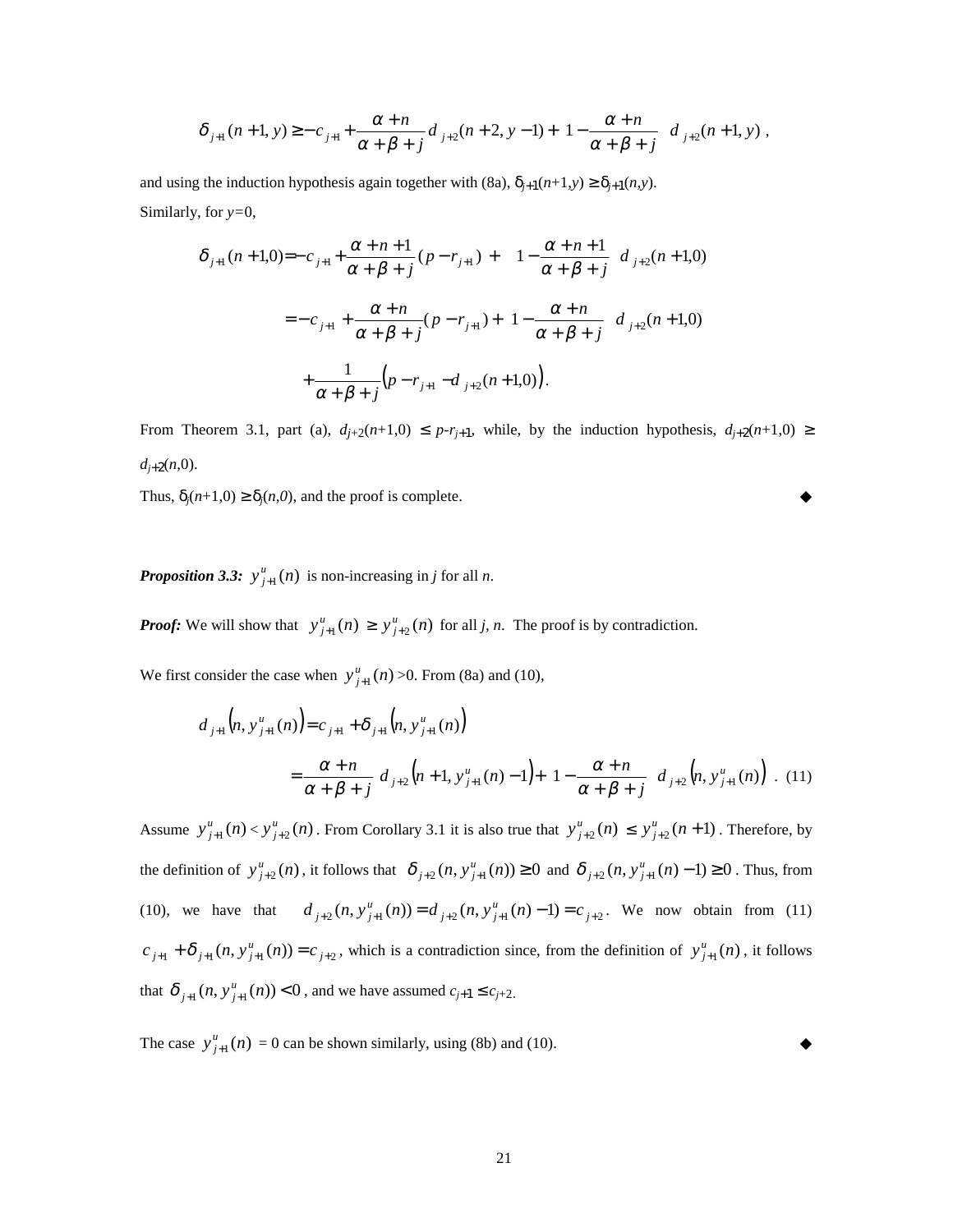

**Figure 1: Retailer's Wholesale Cost: Single Step-up Cost Function**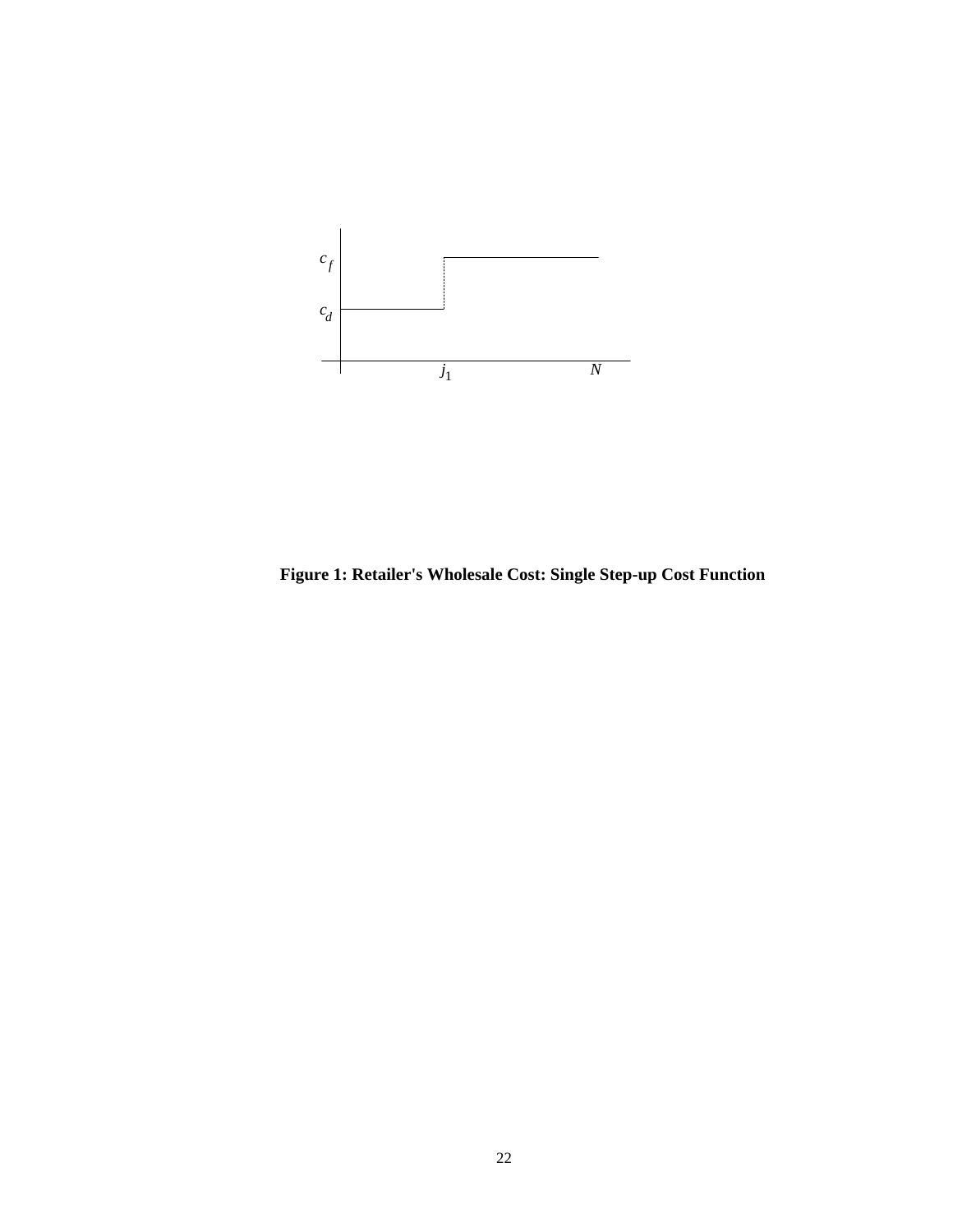

**Figure 2: Retailer's Wholesale Cost: General Step-up Cost Function**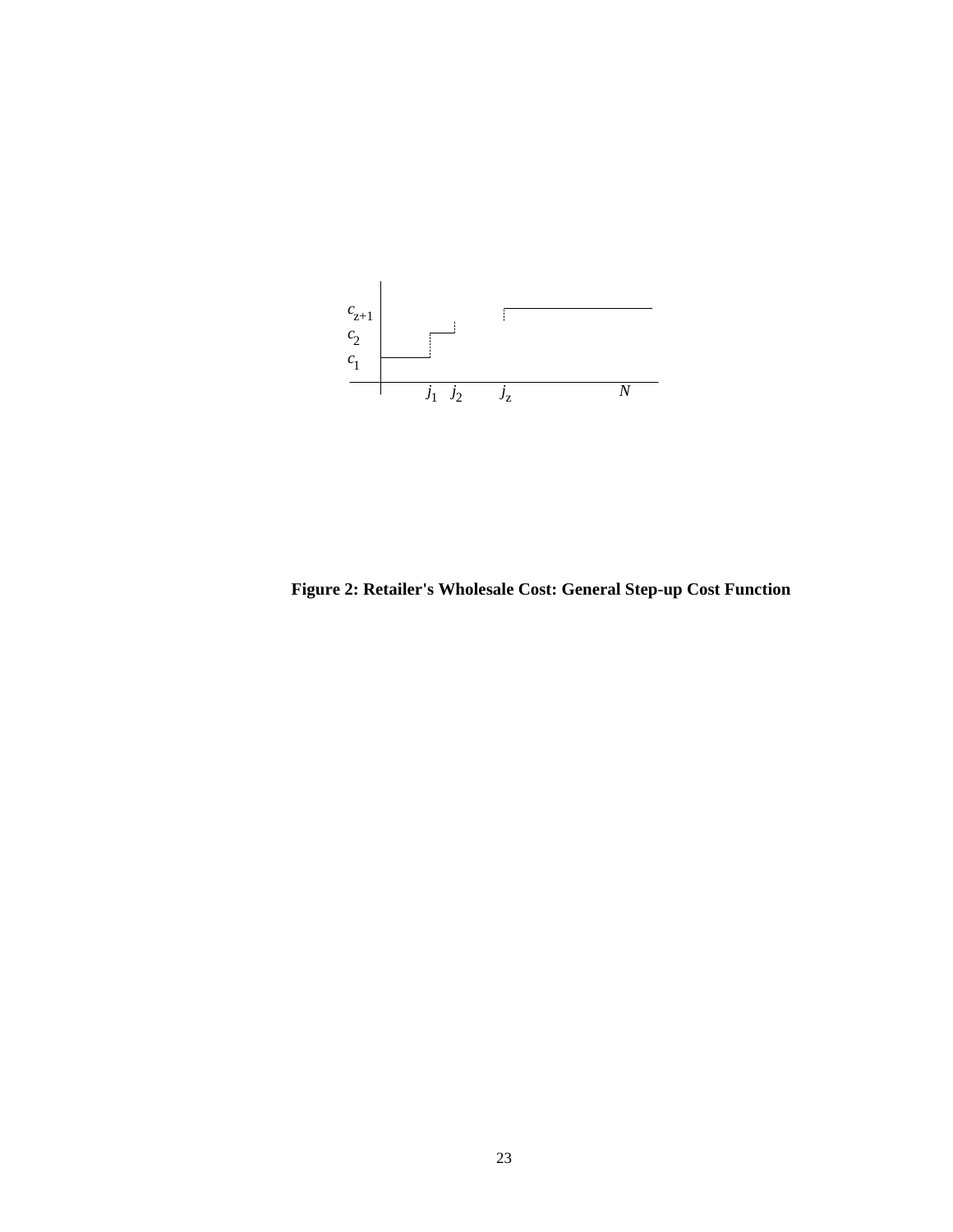

**Figure 3: Optimal Profit for Stepup Purchase Cost Function**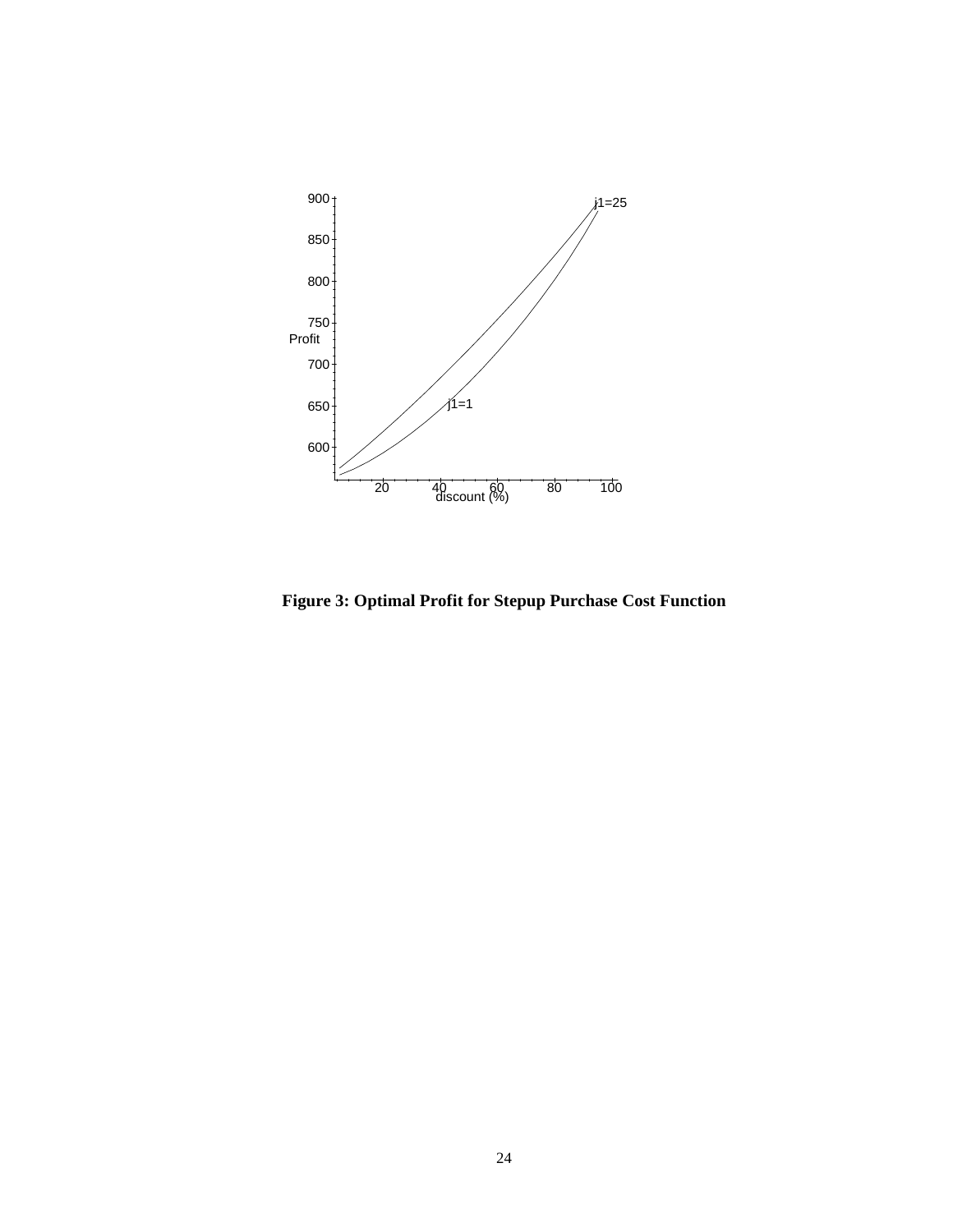

**Figure 4: Profit Comparison Under Stepup and Linear Cost Functions**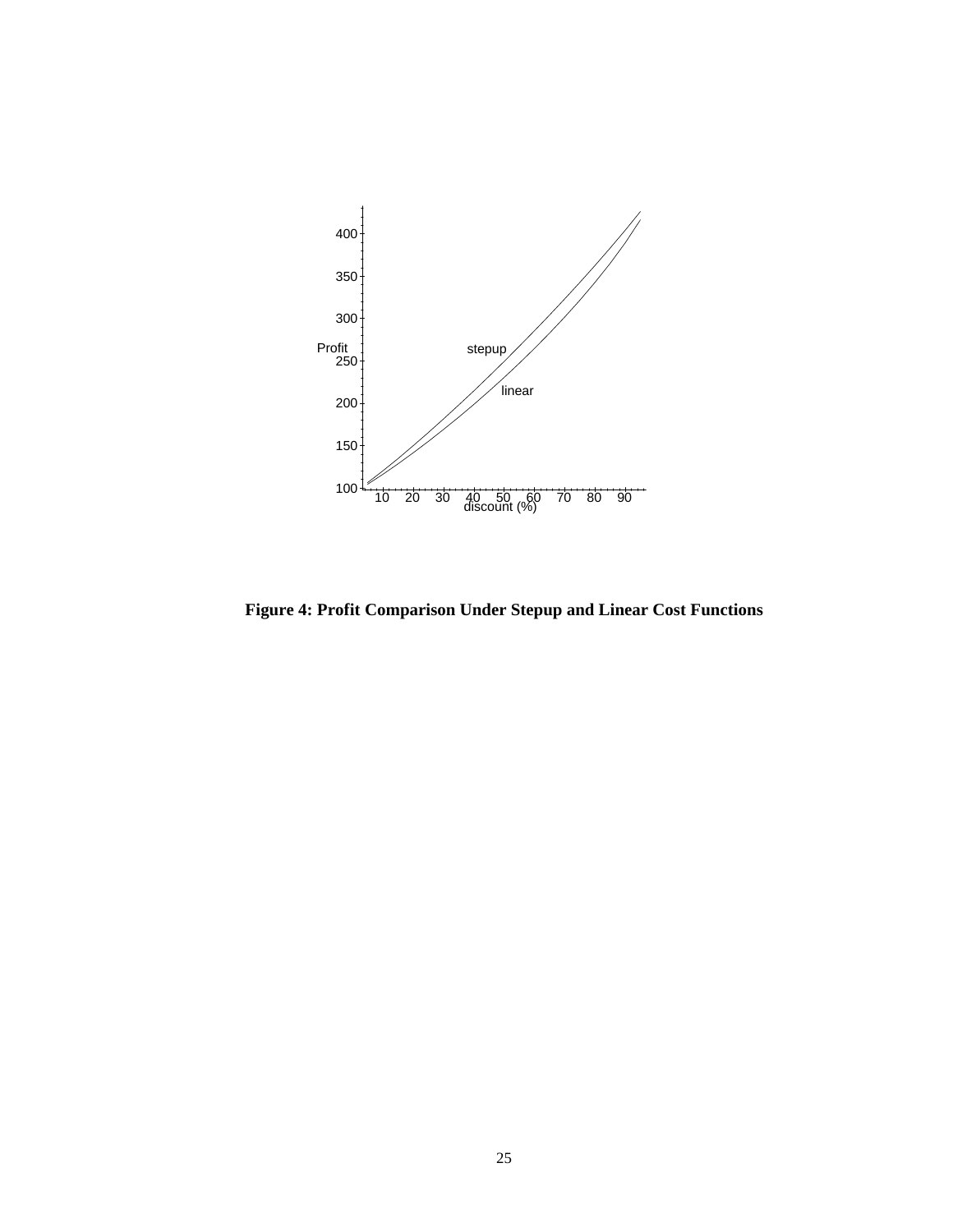

**Figure 5: Comparison of Ordering Policies on a Sample Path**